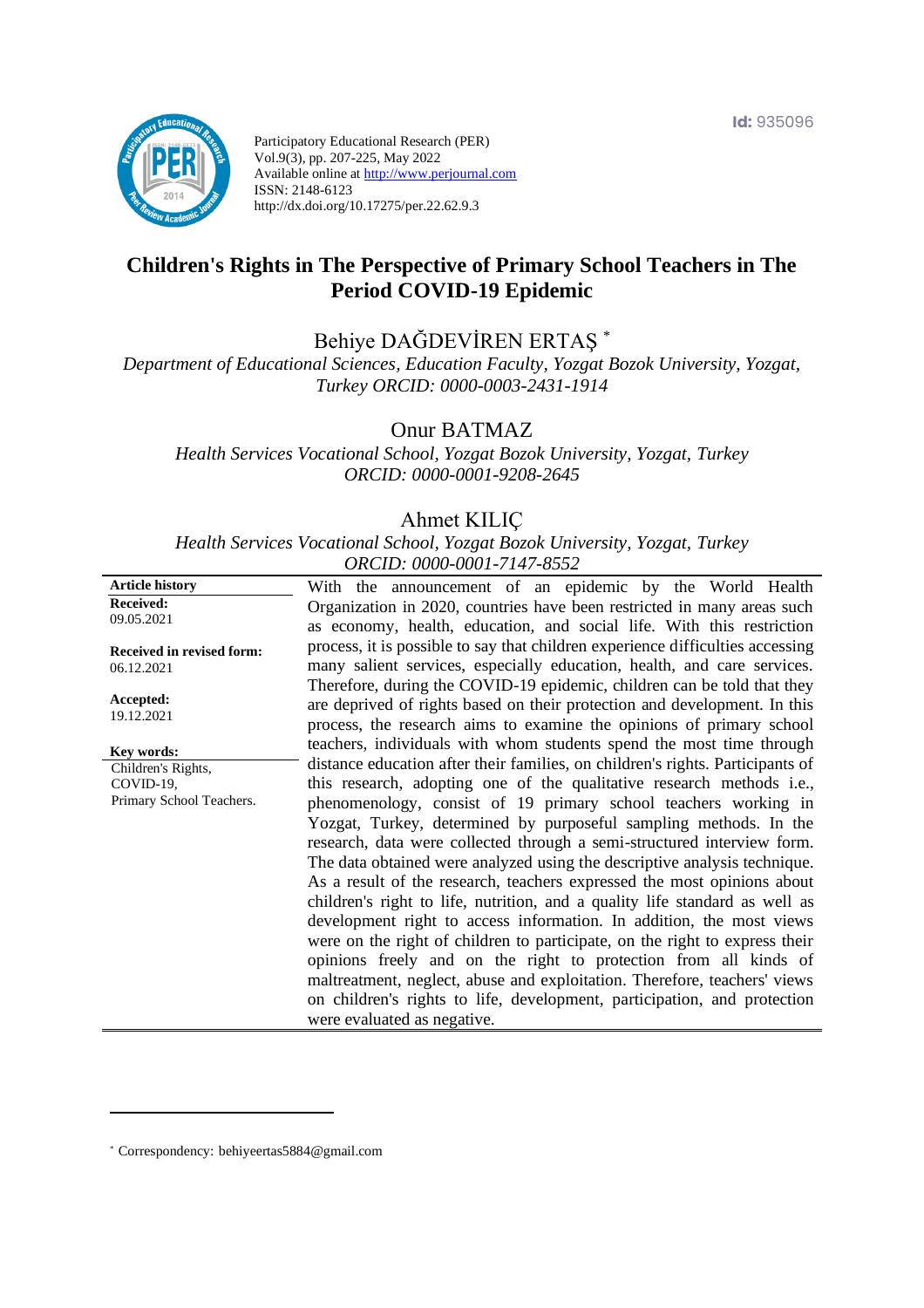#### **Introduction**

With the spread of Coronavirus Disease (COVID-19) worldwide, it was declared as an epidemic by the World Health Organization on March 12. Due to the epidemic, it has been decided to close schools in many countries in the world and Turkey. One of the main reasons for this decision is that children (Shen et al., 2020) who have the disease with mild or no symptoms effectively spread the virus. Another reason is studies conducted on previous epidemic periods reveal that closing schools are an effective practice in the control of the epidemic (Jackson, Mangtani, Fine, & Vynnycky, 2014; Rashid, Ridda, & King, 2015).

Societies form strong structures through healthy individuals. Because an essential element of society is human, and the presence of an individual in the society in a physical, mental, and social sense strengthens the structure of the society (Keskin & Öğretici, 2013). Children form the core of strong societies. It is possible to see the reflection of the values of a country's education system on children. People who spent their childhood happy and healthy contribute to the well-being of the society in which they live as happy and healthy citizens when they become adults. Therefore, if countries want to live in prosperity, happiness, and peace, they should allocate most of their resources to children's healthy growth and development following their interests and abilities (Akyüz, 2016). Unfortunately, numerous children worldwide are faced with inhumane problems such as hunger, violence, abuse, neglect, homelessness, and exploitation. Keeping children away from these treatments and meeting the basic life needs of every child should be seen as an obligation for countries (Hamberg, 2012). Therefore, the need for legal regulations to protect and keep children away from all kinds of exploitation, neglect, and abuse creates the concept of child rights (Serozan, 2005). In this context, the United Nations Council created the Declaration of the Child's Rights in 1959 to protect children's rights. The obligation to conclude legal agreement to protect children transformed the Declaration of the Rights of Child into the International Convention on the Rights of the Child in 1989 and the Convention on the Rights of the Child reached an international character (United Nations International Children's Emergency Fund [UNICEF], 1998, p.71)

With the announcement of COVID-19 as an epidemic by the World Health Organization, various restrictions have been imposed in countries. Therefore, it can be said that children were deprived of many rights during this epidemic period. For this reason, it is essential to examine the opinions of primary school teachers on children's rights during the COVID-19 epidemic period. It is seen that the classification of the rights included in the Convention on the Rights of the Child takes different forms in the literature (Akyüz, 2016; Franklin, 1993; Fountain, 1993; İnan, 1995; Karaman-Kepenekci, 2010; Tanrıbilir, 2011). Karaman - Kepenekci (2010) classified the child's rights as the right to life, development, participation, and protection in her research. This research evaluated the teachers' opinions by considering this classification. Thus, this research is essential as it is presented. The researchers have not found any studies on teachers' evaluation of children's rights during the epidemic period. It is thought that this research will fill this gap in the literature.

## **Theoretical Framework**

Children's rights are defined as rights that should be considered for the benefit of the child in order to continue the healthy development of the child in a free and honorable manner in terms of physical, mental, social, emotional, and spiritual aspects within the framework of legal rules (Akyüz, 2016). In other words, children's rights are defined as rights regulated in order to protect and keep children away from all kinds of exploitation, neglect, and abuse.

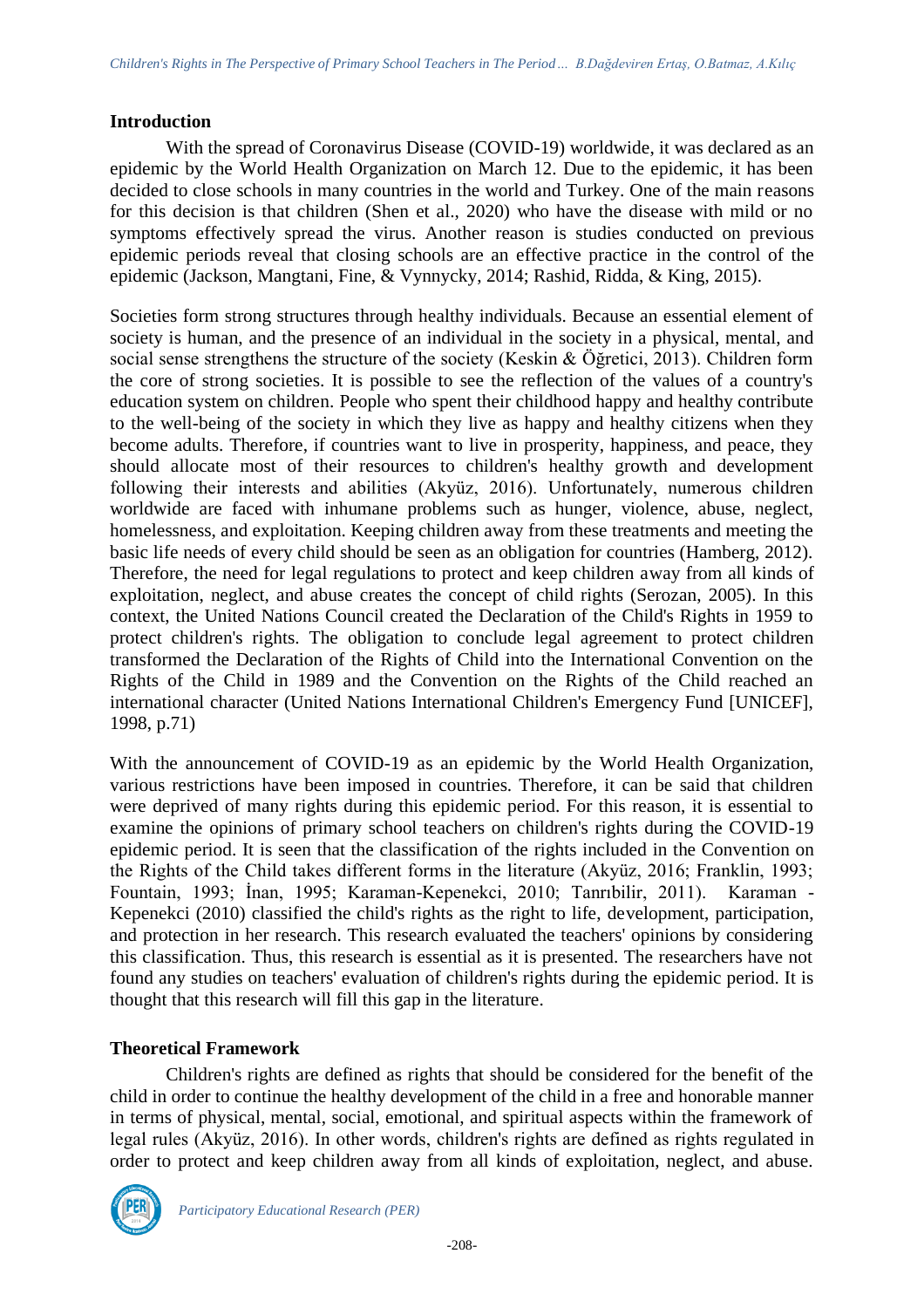Children's rights include several principles for childrens' good life. They are as follows: i) creating suitable conditions for the emotional development of children, ii) providing medical services under all circumstances, iii) the child's self-realization and developing skills appropriate to his abilities, iv) taking an active role in community life, v) being aware of his responsibilities, vi) necessary shelter, food and meeting basic life needs such as education (Nelken, 1998).

For the effective implementation of children's rights in social life, it is necessary to determine common goals, integrate them into state policies, improve education, use the country's resources effectively and efficiently, and increase the effectiveness of the monitoring mechanism. The child can be prepared for life and benefit from social, cultural, and legal rights by improving all children's living standards and health services (Kop & Tuncel, 2010 p.109). The Declaration of the Rights of the Child, adopted by the United Nations, has been transformed into an international convention and includes the natural and moral relationship between parents and children, parents' responsibilities towards their children, children's rights to their parents, and the state's responsibilities regarding all these rights. In addition, to ensure the quality and integrity of education, education systems are responsible for creating conditions that allow children to learn and practice these rights and reach the competence to exercise these rights as individuals (Allan & Ianson, 2004). Children should not be seen as the "property" of their parents, and their rights over their children should not be considered unlimited. The state should play a role in the care and protection of children and do all the research that needs to be done about the child to respect the child's best interests (Franklin, 1993). Because a healthy child, living in peace with himself and his environment in the future; a creative, productive, problem solving, effective communication, self-actualized happy adult; he will be a good citizen who knows his rights and responsibilities. The existence of individuals with these characteristics in society is seen as necessary for the development of society (Unutkan, 2008). The individual's existence in society is related to his / her right to life. Therefore, taking away the right to life, which has an important place in children's rights, from the child means taking other rights naturally. The right to life includes the right of the child to live and have a quality life standard, benefit from health services and meet basic human needs such as housing and nutrition. The right to development includes the right to education, play, access to information, cultural activities, rest, freedom of thought, conscience, and religion in order for the child to realize his / her abilities at the highest level. Protection rights consist of the child's rights to be protected from all kinds of maltreatment, neglect, abuse, and exploitation in the legal system, armed conflict, working life, and special care for refugee children. It is based on the best interests of the child. The right to participate enables the child to participate in society. These are the rights that consist of the right to express their opinions, establish an association, assemble freely, and have a say in matters related to them (Akyüz, 2016; Karaman-Kepenekci, 2010).

When the Basic Law of National Education is examined, it is seen that the basic principles of Turkish National Education overlap with the articles in the UNCRC. Education, which is included in the right to development in the UNCRC, is also included in the fundamental law of national education. "Every Turkish citizen has the right to attend primary education. Citizens benefit from educational institutions after primary education institutions to the extent of their interests, talents, and abilities." Therefore, the right to education of individuals is guaranteed by both international and national legislation. In addition, Article 42 of the Constitution of the Republic of Turkey, "No one can be deprived of the right to education," expresses the responsibility of the state to provide the right to education to its citizens. With the principle of equal opportunity, "Equal opportunities are provided to all men and women in

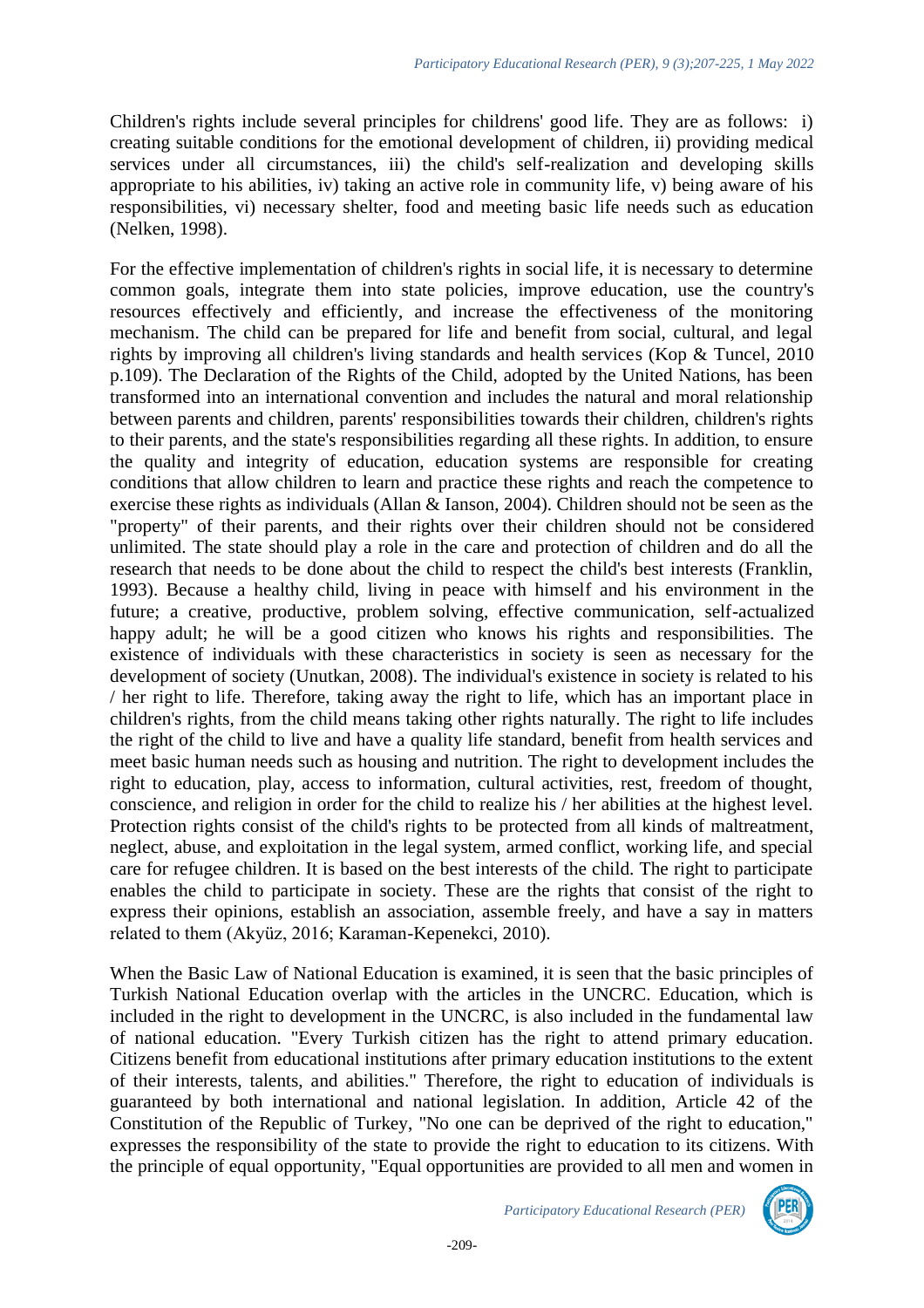education." Necessary aids are provided through free boarding, scholarships, loans, and other means to ensure that successful students who lack financial means receive education up to the highest education levels. Special measures are taken to raise children in need of special education and protection." The factors that make up the educational environment may not be the same for every student, but they should be as equal as possible. While preparing education budgets, schools in disadvantaged regions should try to reach the education environment in other schools (Başaran, 1996).

Primary schools are within the scope of compulsory education for four years in Turkey. For this reason, it is also essential that the objectives of primary education have been achieved in line with the UNCRC and the objectives of the Turkish National Education. According to the objectives of primary education, "To provide every Turkish child with the basic knowledge, skills, behaviors, and habits necessary to be a good citizen; to raise him by the national morality; to prepare every Turkish child for life and higher education by raising them in terms of their interests, talents, and abilities. In this context, children who start school find themselves in a new and comprehensive social environment for the first time after the family. Children develop social relations by establishing close relationships with their teachers and friends. The primary school period is necessary for developing peer relationships and communication. In addition, the right to participate in this period has an essential role in the child's healthy development. Children do not show their full potential and cannot develop in environments where everything is ready for them; they remain passive and cannot intervene and change. When children participate in social life, feelings of ownership and responsibility, self-confidence, and self-worth develop (Erbay, 2016).

Economic, technological, and environmental conditions that change over time determine and change the social life of children and cause children to experience their daily lives differently. Therefore, the child's legal status, economic aspect, social roles, status, and agency may change depending on the changing conditions (Güçlü, 2016). Children's experiences have also changed due to the changing living conditions with the COVID-19 epidemic. Students' learning, behavioral changes, and better performance at school depend on establishing common goals with collaborative, complementary, and supportive relationships in the home, school, and society where children live (Epstein, 2011; Blandford, 2003). According to Lightfoot (1978), the balance between school and home environment is different from each other. For the healthy development of children, it is necessary to establish bonds that can provide this balance, to explore the differences in socialization and teaching practices between school and home (Lightfoot, 1978). However, the process of the COVID-19 pandemic has prevented the family, school, and society from establishing cooperative and supportive relationships. Therefore, when discussing children's rights, it is necessary not to ignore them with different needs and develop a holistic perspective on all children (Alderson, 2008). Thus, raising children who guarantee the future as individuals exercising their rights will become a critical situation for society and humanity.

While discussing children's rights, it is essential not to ignore their different needs and develop a holistic perspective regarding all children (Alderson, 2008). Thus, the growth of children, who are the guarantors of the future, as individuals exercising their rights will become a problematic situation for society and the whole of humanity.

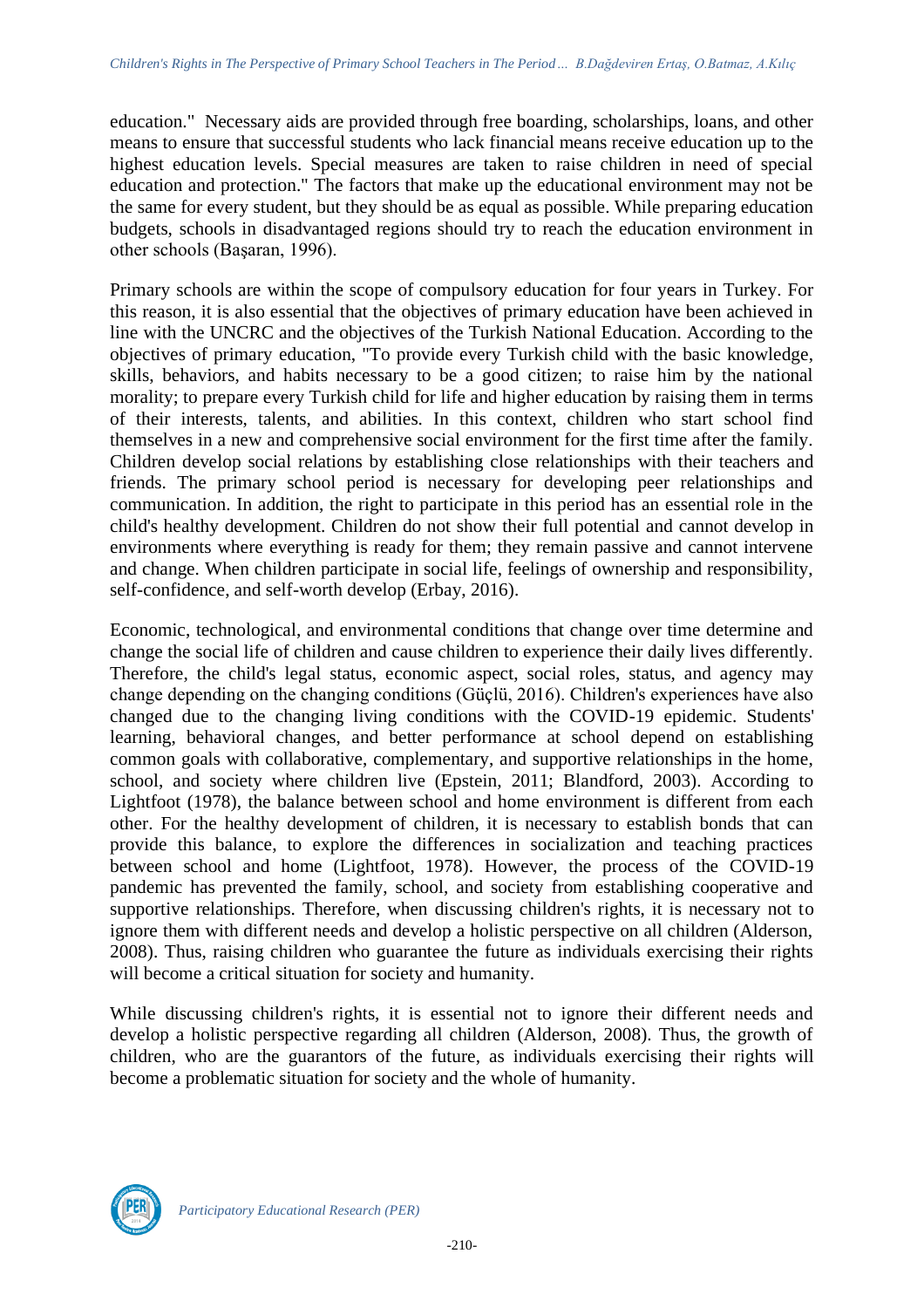# **Method**

This heading includes the research model, participants, data collection tools, analysis, credibility, and ethics.

# *Research Model*

This research was designed with qualitative research based on the views of primary school teachers on children's rights in the COVID-19 distance education process. Arguably, persons both shape the social system they live in as subjects and are changed by the social system as objects. Qualitative research endeavor is thereupon seen as an effort to process factual information with an inductive method, with the idea that studies on understanding human and social phenomena that humans exist within and beyond require in depth exploration. In qualitative research, reality may require interpretation within the very social environment (Sığrı, 2021). Therefore, in this research, the views of primary school teachers on children's rights during the epidemic were examined in-depth and a phenomenological approach from qualitative designs was adopted. The phenomenological design focuses on the phenomena that are defined and realized in terms of the experiences of individuals or a particular group but cannot have a detailed and in-depth understanding (Sığrı, 2021; Yıldırım & Şimşek, 2016). It is aimed to describe the experiences of individuals who have different experiences in studies created with a phenomenological design (Creswell, 2014). Phenomenological studies reveal how the participants feel, think and perceive their experiences in their lives and how they create a state of consciousness by structuring them (Patton, 2002). In phenomenological studies, individuals' interpretation of experiences and their transformation into consciousness as both individual and shared meaning are examined with a profound description (Patton, 2014). The phenomenological design is handled with two different approaches: interpretative phenomenology and descriptive phenomenology (Van-Manen, 1990; Shosha, 2012). The descriptive phenomenology approach was used in the research as it was aimed to reveal the perceptions and experiences of the participants regarding children's rights (Ersoy, 2018).

## *Study group*

Nineteen primary school teachers working in Yozgat constitute the research study group. Criterion and appropriate case sampling methods, among purposeful sampling methods, were used in sampling selection. In research, observation units may consist of people, objects, events, or situations with certain qualities, and in this case, units that meet the criteria set for the sampling are included in the sampling (Büyüköztürk, Çakmak, Akgün, Karadeniz, & Demirel, 2020). The appropriate case sampling is about the easy inclusion or accessibility of the participants to the research process (Ekiz, 2015). Therefore, the primary school teachers who carry out the distance education activities were determined as criteria in this research. The criteria sampling was used, and the appropriate case is sampling to provide speed, time, and practicality to the researchers. Demographic information about the study group is presented in Table 1.

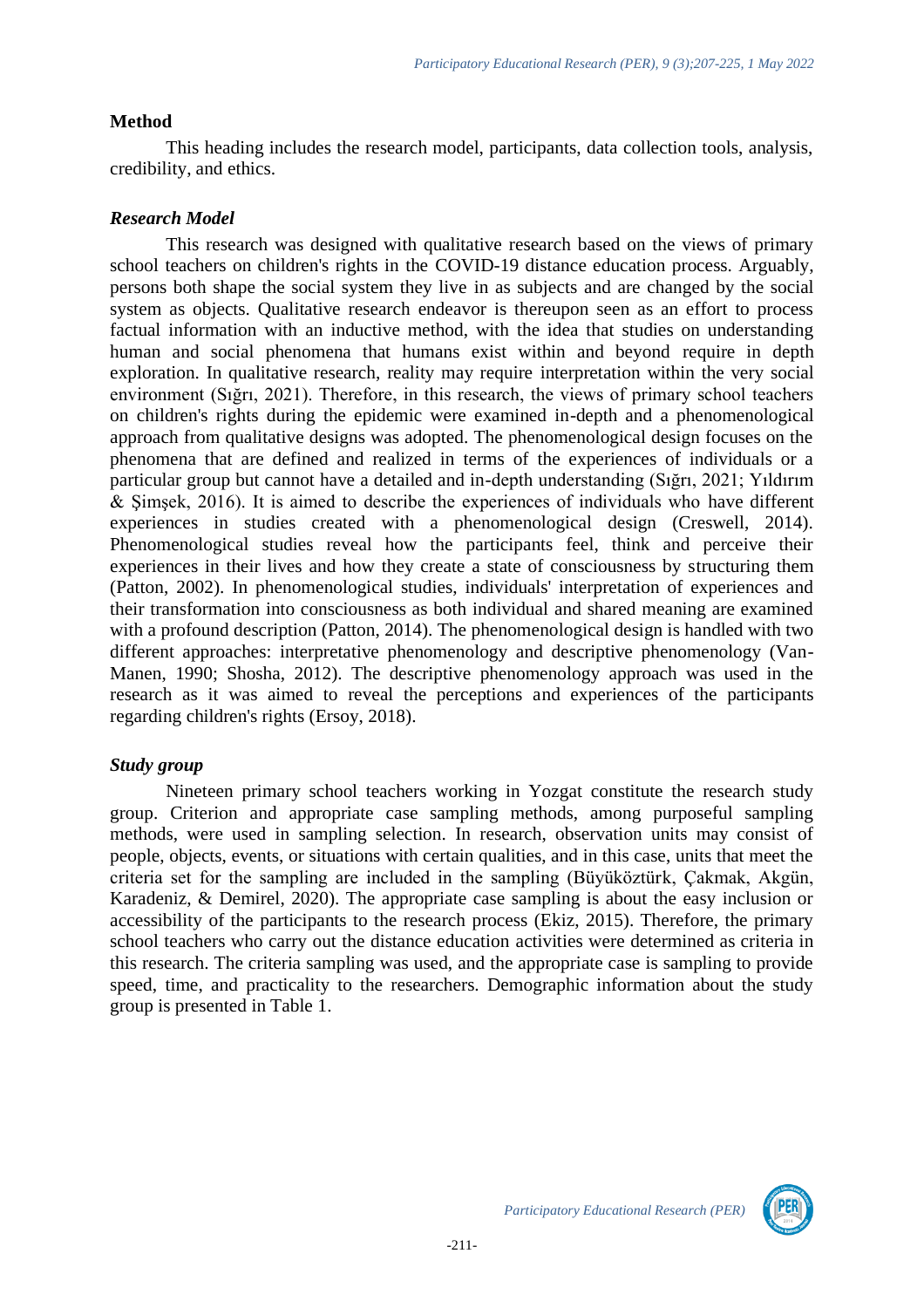|                         |                 | Frequency (f) |
|-------------------------|-----------------|---------------|
| Gender                  | Female          |               |
|                         | Male            |               |
| <b>Education Status</b> | Bachelor degree | 12            |
|                         | Master's degree |               |
| Professional experience | $1 - 5$ years   |               |
|                         | $6 - 10$ years  |               |
|                         | $11 - 15$ years |               |
|                         | $16 - 20$ years |               |
|                         |                 |               |

**Table 1.** Demographic information regarding the study group

When Table 1 is examined, 8 of the teachers participating in the research are female, and 11 are male. Seven of the teachers are master's degrees, 12 are bachelor's degrees, and their professional experience is between 3 and 17. In addition, 6 of the teachers have 1 - 5 years, 7 of them 6 - 10 years, 5 of them 11 - 15 years, and 1 of the 16 - 20 years of professional experience.

#### *Data Collection Tools and Data Collection*

In the research, a semi-structured interview form prepared by the researchers and expert opinion (5 experts) was used to ensure that primary school teachers' perceptions regarding children's rights in the COVID-19 distance education process are explained with their thoughts (Merriam, 2013). Since the interview technique in qualitative research is essential to understand the meanings, feelings, and thoughts of the participants and to obtain more in-depth information, unlike quantitative interviews, data were collected with the interview technique in this research (Cemaloğlu, 2012). It is aimed to examine the participants' views on children's rights in detail. While creating the interview questions, a literature review was done; it has been observed that there is no research on the views of primary school teachers on children's rights in the COVID-19 distance education process. It is seen that the Convention on the Rights of the Child, adopted by the United Nations General Assembly on November 20, 1989, is classified differently (Franklin, 1993; İnan, 1995; Tanrıbilir, 2011; Fountain, 1993). The questions in the interview form were prepared by the researchers considering the classification of the right to life, the right to development, the right to participate and the right to protection, and as a result of the interviews with the primary school teachers who were outside the scope of the study group. After the researchers prepared the interview form, expert opinions were obtained from two faculty members and three primary school teachers to ensure face validity, and opinions were received from two Turkish teachers about spelling and punctuation, and the form was given its final form. In order to test the clarity of the finalized interview form, preliminary interviews were conducted with three primary school teachers who were not included in the study group. Incomprehensible interview questions were structured, and the interview form was given its final form.

Necessary legal permissions were obtained from the ethics committee of Yozgat Bozok University and Yozgat Provincial Directorate of National Education in Turkey to collect data in the research. Interviews were held with the research study group, and data were collected. The interviews were made in audio and video calls and recorded with a voice recorder. Few participants did not accept the interview due to a voice recorder and stated that they answered the form via e-mail. Short interviews were held with the participants for the data collected by mail, and the interviews were ended by asking if they had anything to add.

Researchers set aside what they knew about their individual experience and work and focused

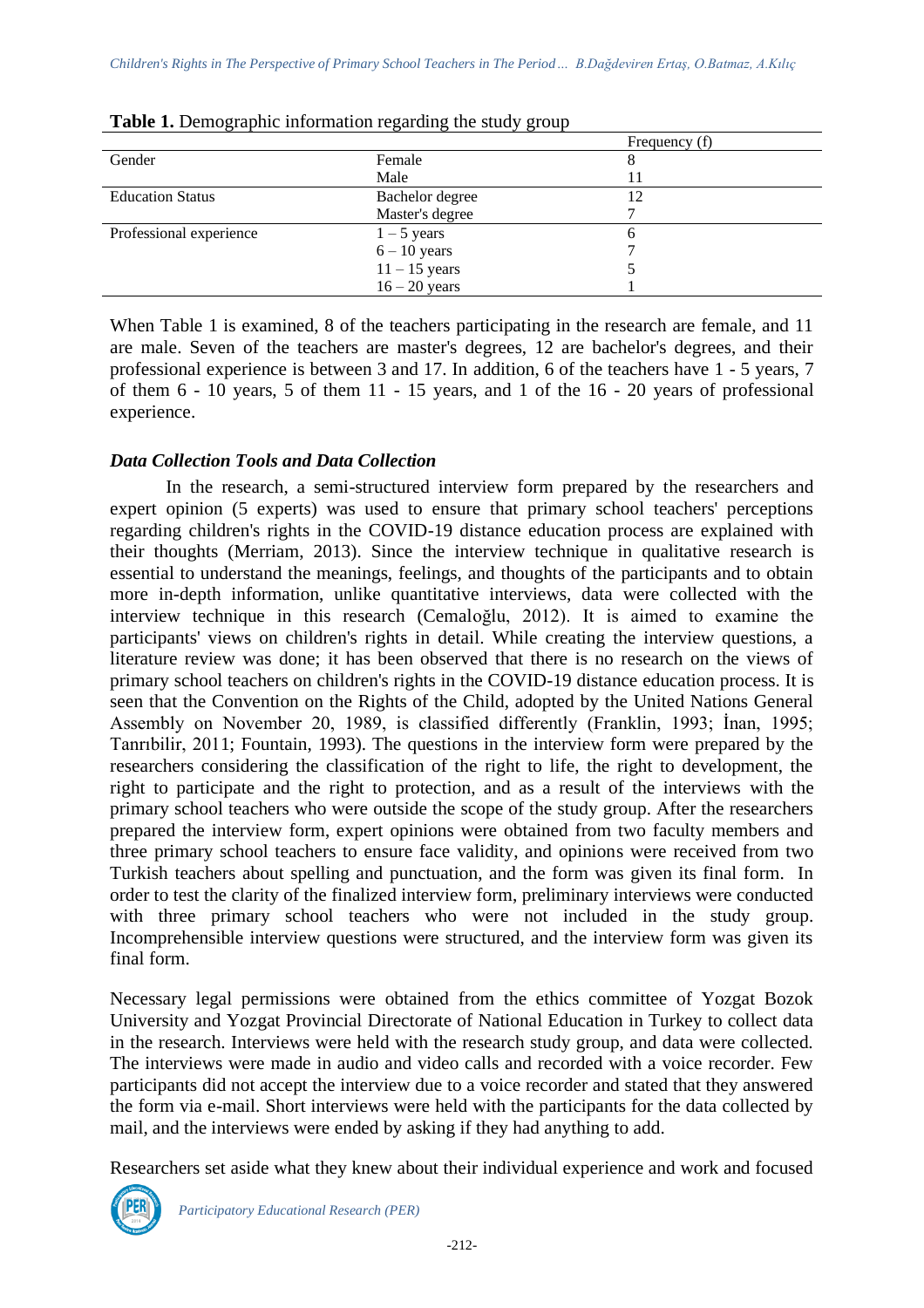only on what the participants said and wanted to get in-depth information. Therefore, researchers tried to reveal teachers' perceptions of children's rights during the epidemic process with their role as information seekers (Glesne, 2020) and assumed the role of the learner in the research. Thus, there is no conflict of interest between the researchers.

The phenomenological interview process is a communication and interaction process, and both the researcher and the participant are active elements of this process. In order to gather the speeches of the participants at a certain point and to ensure their focus, the interview is held within the scope of the questions determined by the researchers (Ersoy, 2019). The researchers collected data through interviews with teachers because they had difficulty reaching the participants due to the epidemic. In addition, the primary purpose of the research is to create the research data by the answers to the questions determined by the researchers within the scope of examining children's rights according to teachers' opinions in the COVID-19 epidemic.

## *Data Analysis*

The descriptive analysis technique was used to analyze the data obtained through phenomenological interviews. Descriptive analysis can be provided by directly giving the verbal data obtained in the relevant research questions to find answers to the research questions. In the descriptive analysis, themes and codes are determined beforehand and looked at within the data (Sığrı, 2021). In the research, each of the rights classified as the right to life, the right to development, participation, and protection were handled as a theme. The participants' answers for each question in the interview form were predetermined as a theme, and the statements were divided into sub-themes and interpreted. In the process of analyzing the data, different codes were created by each researcher as "positive" and "negative" according to the sub-categories of the teachers' opinions, and then the codes were compared by the researchers together, and a consensus was reached in cases where there was a difference of opinion. The purpose of the descriptions in qualitative research is to create a text that reflects the participants' viewpoints whose data is collected and conveys the ordinary details in daily life. In the descriptive analysis, researchers mainly quote directly from the participants' statements (Yıldırım & Şimşek, 2016). In the current research, the researchers used the expressions of the participants as much as possible without changing them and presented them to the reader. Since the researchers aimed to present and describe the situation, the statements obtained from the interviews were presented to the reader with long quotations. The names of the participants were coded as  $T_1, T_2, T_3, \ldots, T_{19}$  both during the data collection phase and in the analysis and presentation of the data.

## *Credibility and Reliability of the Research*

Care was taken to ensure validity and reliability in the study. First of all, after the researchers prepared the interview form, expert opinions were obtained from two lecturers and three primary school teachers to ensure face validity, opinions were received from two Turkish teachers about spelling and punctuation, and the form was given its final form. In order to test the intelligibility of the finalized interview form, preliminary interviews were conducted with three primary school teachers who were not included in the study group. Incomprehensible interview questions were structured, and the interview form was given its final form. In order to increase the reliability of the interviews, the data obtained were confirmed in the interviews with the participants and progressed. The credibility criterion is the preparation of the semi-structured interview form by taking expert opinion, the voluntary participation of the participants in the research, and the voice recordings with their

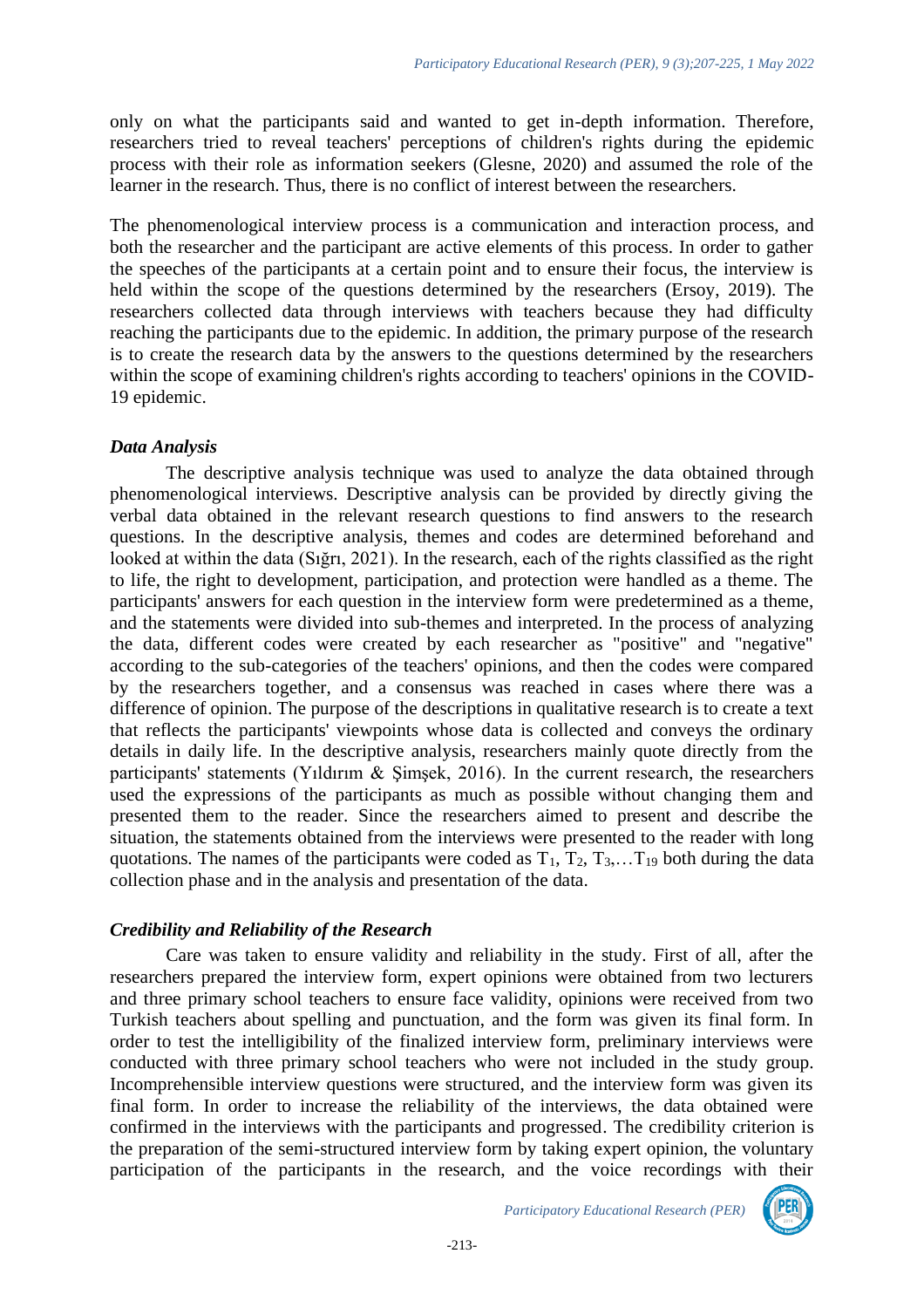permission; the transferability criterion with the method of transferring the data by being faithful to its nature and choosing a purposeful and easily accessible sample; The consistency criterion was provided by the researchers working together in the process from the creation of the data collection tool to the data analysis. In order to ensure the confirmability criterion, each of the researchers first made their evaluations and then worked on the raw data together to examine whether the judgments they reached were similar and if the results arrived at matched. Then, the consensus was achieved by discussing the conflicting results (Yıldırım & Şimşek, 2016).

## *Ethical Considerations*

Necessary legal permissions were obtained from the ethics committee of Yozgat Bozok University and Yozgat Provincial Directorate of National Education to collect data in the research. The purpose of the research was explained to the participants in the study group, the rights of the participants and the confidentiality of the data were mentioned. Finally, the participant signed the written consent form. It has been stated that the right of a participant who wishes to withdraw from the research will be respected, the data collected about him will be returned to him, and the information found in the researchers will be destroyed (Miles & Huberman, 1994). Since it is crucial to protect participant confidentiality and keep the data meticulously, a code name was used for each participant, considering that third parties could obtain the data while collecting and storing it. There is no conflict of interest between the researchers.

# *Results*

This section includes the findings resulting from the analysis of teachers' views on children's rights during the COVID-19 epidemic period. The findings were collected under the titles of right to life, right to development, right to participate and protection rights and sub-headings related to these headings. In addition, the findings were supported by direct quotations from teachers' opinions.

# *Teachers' Views on Children's Right to Life During the COVID-19 Epidemic Period*

During the COVID-19 epidemic, teachers' views on children's right to life are under the central theme of "right to life"; They were gathered under the sub-themes of "nutrition, a quality living standard, benefiting from health services and sheltering." The findings obtained by the data obtained from the participant opinions are presented in Table 2.

| Theme        | Sub-Theme                       | View Type | Teachers                                 |    |
|--------------|---------------------------------|-----------|------------------------------------------|----|
|              | <b>Nutrition</b>                | Positive  |                                          |    |
|              |                                 | Negative  | $T_{1,2,3,5,6,8,9,10,11,13,14,16,17,19}$ | 14 |
| Life         | A quality standard of living    | Positive  |                                          |    |
| $\mathbf{c}$ |                                 | Negative  | $T_{1,2,5,6,8,9,10,11,13,14,16,17,19}$   | 13 |
| Right        | Benefiting from Health Services | Positive  |                                          |    |
|              |                                 | Negative  | $T_{2,4,5,6,8,9,10,11,13,14,17,19}$      | 12 |
|              |                                 | Positive  |                                          |    |
|              | Housing status                  | Negative  | $T_{2,5,8,10,13,14,19}$                  |    |

|  |  | Table 2. Teacher's Views on Children's Right to Life |
|--|--|------------------------------------------------------|
|  |  |                                                      |

When the teachers' views on children's right to life are examined according to Table 2, it is seen that most of the teachers express their opinions about children's right to nutrition  $(f = 14)$ and a quality living standard ( $f = 14$ ). In addition, 12 teachers gave their opinions about the right of children to benefit from health services, while eight teachers made opinions about the

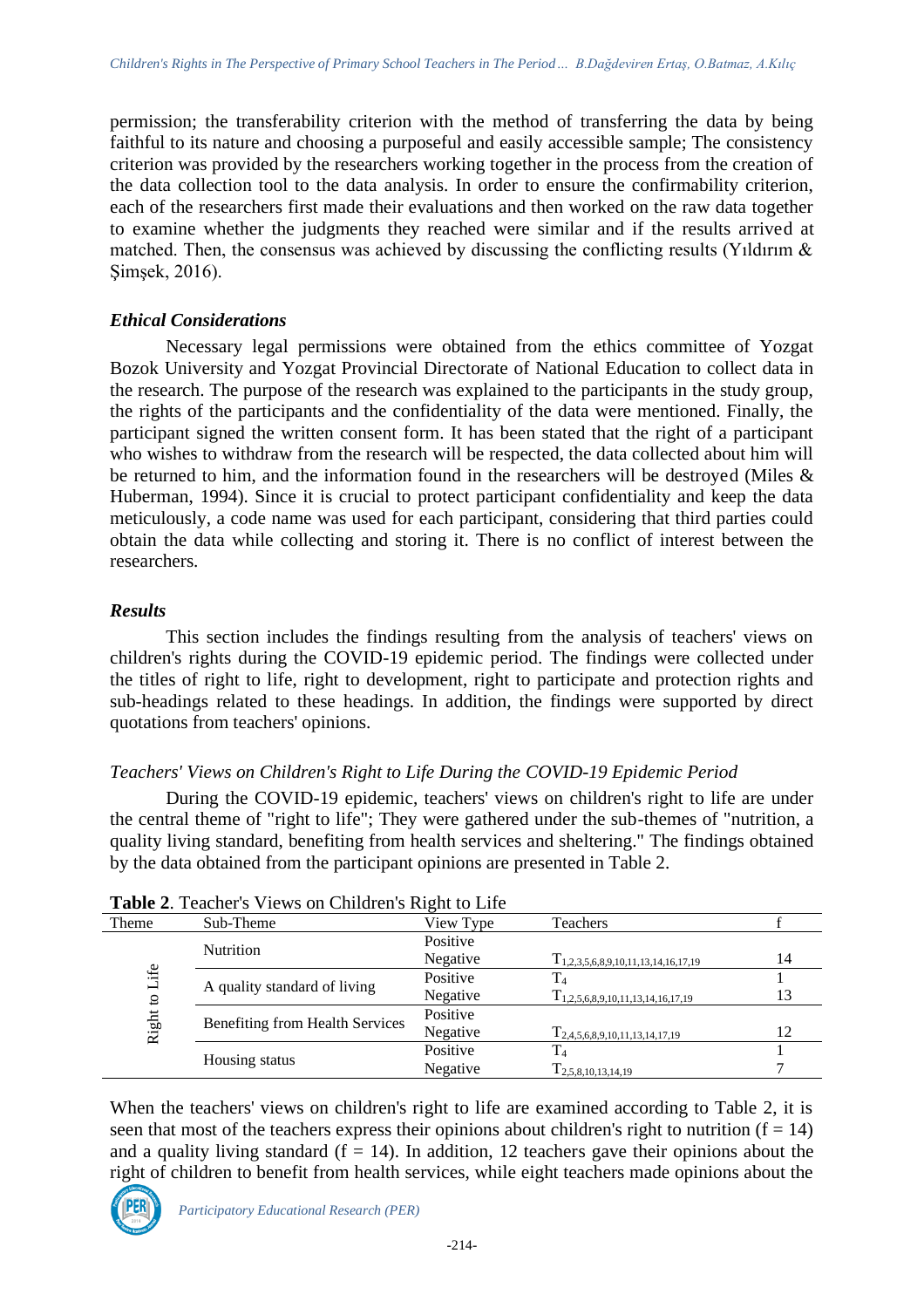right to housing. When the opinions of the teachers were examined, only T4's views on the children's right to a quality living standard and housing were evaluated as positive, while the opinions of the teachers about the other rights of the children were evaluated as negative. Therefore, based on the observations and experiences of teachers, it can be said that they have a negative opinion about the basic right to life of children. Since the epidemic process affects the economic conditions of families, it is thought that this situation negatively affects the basic right to life of children. Some of the teachers' views on children's right to life are as follows:

 $T_{17}$ : Children were the group most affected by the Covid 19 outbreak. Children, who learned life through interaction and play, were removed from the playgrounds and streets during this period due to the prohibitions pertaining to the epidemic. Switching to a monotonous life mode, while they should have been in the most interaction with their environment, has reduced children's living standards. Apart from this, our diet changed during the epidemic and prohibition period, and unhealthy diets were taken up. Because the children are constantly kept indoors, some developed anorexia and some others obesity. As for other health related issues, hospitals cannot be controlled easily due to the risk of contamination of the virus everywhere and the ministry of health is asking us not to go to hospitals unless it is an emergency, hospitals where the risk of the virus spreading is the most dangerous for children. In this case, families first try to solve their children's health problems themselves. They prefer to go to the hospital under challenging situations.

 $T_8$ : I think health services and quality living rights could not be met during the epidemic. Hospitals refused their outpatient services when there was no emergency. The kidney filter width problem that my child has been experiencing since the womb had to be followed up every 3 months, and an ultrasound should be performed. Doctors didn't do it because of the pandemic. They said they could not do it until the pandemic was over unless there was an emergency. Like health, I think that children's rights to a quality life couldn't be met. The quality of life of children couldn't be assured due to pandemic constraints on games and the activities they do with their friends and family.

 $T_{11}$ : The institution I work for covers an environment with families with low economic status. The children living in this area are below the standards, especially nutrition wise. Due to our work in this environment, we determined that many families were experiencing food shortages, and we helped them as an institution. We tried to reduce many deficiencies by helping each other. We have seen that families, especially children, do not have quality nutrition during this process, even though they are not hungry for nourishment. In terms of health, I do not think there is any problem with institutional facilities in our country. Still, families are worried about taking their children to hospitals. Health checks are interrupted due to the pandemic. It might have been more beneficial if hospitals working only for children were arranged.

## *Teachers' Views on Children's Right to Development During the COVID-19 Epidemic Period*

During the COVID-19 epidemic, teachers' views on children's right to development are in the central theme of "right to development." They were gathered under the sub-themes of "access to information, education, cultural activities, freedom of thought, conscience and religion, rest." The findings obtained by the data obtained from the participant opinions are presented in Table 3. The results obtained by the data obtained from the participant opinions are shown in Table 3.

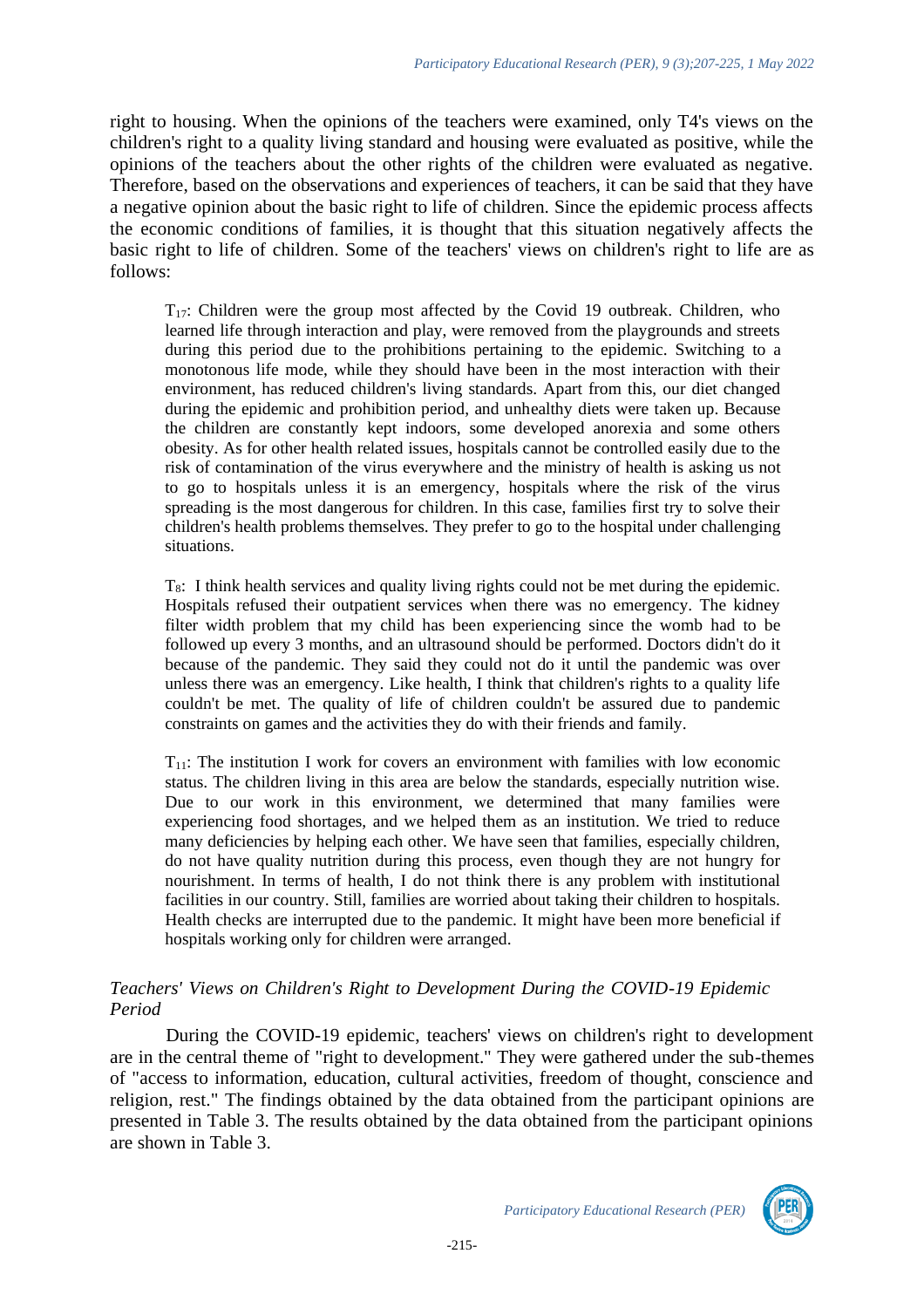| Theme                                        | Sub-Themes                         | View Type | Teachers                                    |    |
|----------------------------------------------|------------------------------------|-----------|---------------------------------------------|----|
|                                              | Access to Information              | Positive  | $T_{7,9,15}$                                | 3  |
|                                              |                                    | Negative  | $T_{1,2,4,5,6,8,10,11,12,13,14,17,18,19}$   | 14 |
|                                              |                                    | Positive  | $T_7$                                       |    |
| Education<br>Right to Development<br>Thought |                                    | Negative  | $T_{1,2,3,4,5,6,8,10,11,12,13,14,17,18,19}$ | 15 |
|                                              | <b>Cultural Activities</b>         | Positive  | $T_7$                                       |    |
|                                              |                                    | Negative  | $T_{3,5,6,8,10,11,14,15,17,19}$             | 10 |
|                                              |                                    | Positive  |                                             |    |
|                                              |                                    | Negative  | $T_{2,3,4,5,9,11,15,17,19}$                 | 9  |
|                                              | Conscience<br>of<br>Freedom<br>and | Positive  |                                             |    |
|                                              | Religion                           | Negative  | $T_{2,9,12,17,19}$                          | 5  |
|                                              |                                    | Positive  |                                             |    |
|                                              | Rest                               | Negative  | $T_{17,19}$                                 | 2  |

**Table 3.** Teacher's Views on Children's Right to Development

According to Table 3, teachers' views on children's right to development are examined, most of the teachers stated their views on children's rights to access information ( $f = 17$ ), education  $(f = 16)$  and cultural activity  $(f = 11)$ . Apart from these rights, the teachers; 9 of them had opinions, 5 of them on freedom of conscience and religion, and 2 of them on the right to rest. When the teachers' views were examined about the children's rights to access information ( $f =$ 3), education ( $f = 1$ ), and cultural activity ( $f = 1$ ) were evaluated as positive. However, their opinions about the other rights of the students were also assessed as negative opinions. Therefore, it can be said that teachers' views on children's right to development are mostly negative. In addition, it can be said that providing children with access to information, usually through distance education, affects the social, cultural, and economic lives of families. In addition, it is thought that the emotions, thoughts, and mental states of children are also affected by this epidemic period and this situation negatively affects their right to development. Some of the teachers' views on children's right to development are as follows:

T4: Access to information is much easier now. However, is it the data itself what we need? It is much more important to use knowledge, make inferences by using it, criticize, interpret, and learn by doing and living. The epidemic deprived children of these. Much remained at the level of knowledge, whether in live lessons or face-to-face school. We could not pass the children to the next step. Unfortunately, we will see the shortcomings of this in the coming years.

 $T_{17}$ :... children both have fun and learn while playing. However, being detached from the play environment and being alone at home means being deprived of values such as fairness, sharing, and affection for help. Especially because families working from home cannot take care of their children as desired, it lags behind many things. At the same time, the transition of educational activities to distance education prevents children from receiving education freely. In addition, the lack of equipment and net has affected the students' success.

In contrast, the students have had less interaction and less concentration on the lessons than face-to-face education. Because face-to-face activities, games, drama, and art contribute to children's sharing their thoughts, empathizing, and thinking. Unfortunately, because they are deprived of these, children have problems accessing information. They cannot find a medium to express themselves in terms of freedom of thought, listening, conscience and religion. These happen because families are also tired of being at home all the time. Therefore, they are not fully concerned with the education and development of their children.

T19: All cultural activities are currently stopped. A break was given, but the families did not want to send their children to school? because they did not want to? attend. There was



*Participatory Educational Research (PER)*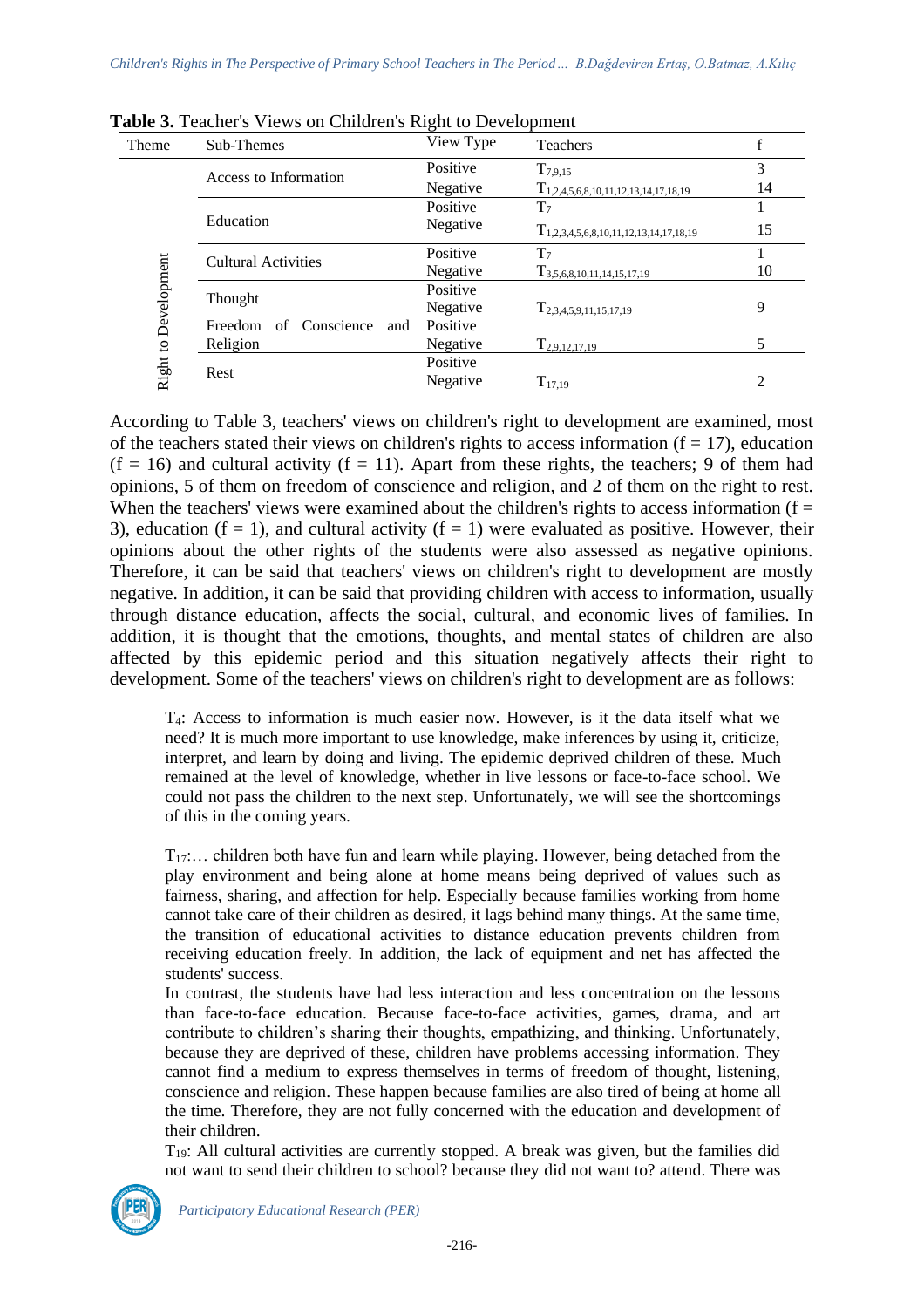a time when they could not develop themselves culturally. Our cultural activities, namely our weddings, henna nights, festivities, festivals ... children were deprived of these as they were amongst the factors that accelerated the increase of the epidemic. Cultural activities can, of course, be explained to children. Still, by participating in these activities that belong to our culture, their learning will always be more permanent. Children exercise their right to rest, but I do not believe short rest periods of 10 minutes between live lessons are sufficient. I observed that they could not sleep, and that the efficiency of the training decreased. We know that children's ideas are not taken at all during this process regarding freedom of thought.

Schools will be opened. OK. Schools will be on vacation. OK. Live lessons will be delivered at this time on the following days. OK. These are the hours to go out. OK. They were always told the rules they had to obey. This situation appeared as a factor that eroded their mental perceptions and made them angrier. It should not be easy for them to live the consequences of the decisions they are not always involved in, while 'life does not fit home' for them anyway. ('Life fit home' is the motto of'life fit home' the Ministry of Health during lockdowns). Regarding freedom of religion and conscience, I am not talking about changing faith but living, collective worship. Since mosques and mass worship are prohibited due to the pandemic, children are deprived of these rights like everyone else.

## *Teachers' Views Regarding Children's Right to Participation During the COVID-19 Epidemic Period*

During the COVID-19 epidemic, teachers' views on children's right to participate are in the central theme of "the right to participate." They were grouped under the sub-themes of "being able to express their opinions freely and have a say in matters related to themselves." The findings obtained by analyzing the data obtained from the participant opinions are presented in Table 4.

| <b>THOIC II TURNIUM THURS ON CHINESITY IN EXECUTION</b> |                                    |           |                                     |  |
|---------------------------------------------------------|------------------------------------|-----------|-------------------------------------|--|
| Theme                                                   | Sub-Themes                         | View Type | <b>Teachers</b>                     |  |
| ュ                                                       | <b>Expressing Thoughts Freedom</b> | Positive  | $T_{7,12,17}$                       |  |
|                                                         |                                    | Negative  | $T_{1,2,3,4,5,6,10,11,13,14,18,19}$ |  |
| Right to<br>Participate                                 | To have a say in matters affecting | Positive  | ${\rm T}_{7,8,17}$                  |  |
|                                                         | their own lives                    | Negative  | $T_{4.5}$                           |  |

## **Table 4.** Teachers' Views on Children's Right to Participation

According to Table 4, when the teachers' opinions on the children's right to participate are examined, the majority of teachers have stated their views on children's right to express their opinions freely  $(f = 15)$ , and five teachers have stated their right to have a say in matters related to them  $(f = 5)$ . When the teachers' opinions were examined, the views of three teachers  $(T_{7,12,17})$  regarding the right to express their opinions freely were evaluated as positive. In comparison, the views of three teachers  $(T_{7,8,17})$  about the right to have a say in matters related to them were positive, and two teachers  $(T_{4,5})$  were evaluated as a negative opinion. Although teachers express a small number of opinions about the right of children to have a say in matters related to them, which are within the scope of children's right to participate, the evaluation of most of these opinions as positive opinions can be expressed as an indicator that teachers use this right by children. Some of the teachers' views on children's right to participate are as follows:

 $T_{11}$ : I think the participation rights of students are limited only within the family in this regard. Especially during the distance education process, it is evident that they are confused due to the curfews at home and during the remaining lessons. The lack of

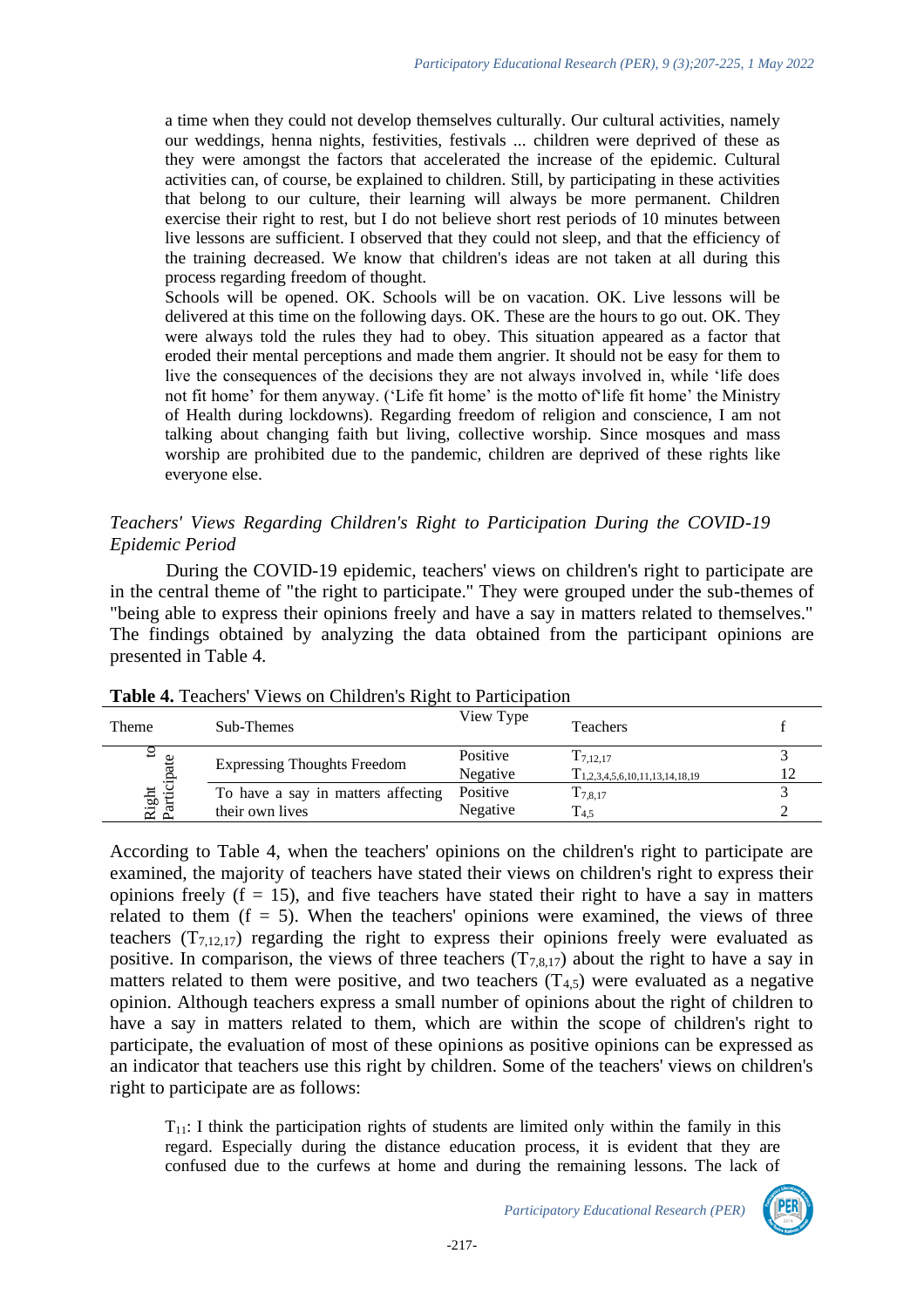socialization of students with limited time spent outside caused them to be inadequate in expressing themselves. My students were incapable of expressing themselves. The main reason for this is the lack of socialization and decreased interaction within the family, especially during the pandemic period. I think that children who cannot express themselves will not exercise their right to participate. As I said at the beginning, it can only be limited within the family. The room can take place in conscious families that care about children's views. Unfortunately, I think these families are very few in our society.

 $T_{19}$ : I can add the following to what I said in the previous question on this issue: Children did not have any right to participate in the decisions taken for children during the COVID-19 epidemic period. Could the reverse be possible? It is open to discussion. However, we, as teachers, had to prepare the ground for children to express their thoughts freely in this process. We could change a lot of things with the children's participation, such as the time when the lessons started, when the classes ended, the rest periods, the time to go out. We could change many things with the children's participation in the decision-making processes, but this time the life of the teachers was ignored. To say it for me, I talked about all of these with my students. We tried to come to a joint decision (re. the start time of the lesson, rest breaks, end time of the task, the number of assignments accordingly, etc.) Howbeit, we still chose the one that suits me better Due to many reasons, like my baby's being tiny, the caregiver leaving after a particular hour. Suppose I were not a teacher with a baby. In that case, I am sure I would have continued this process by paying more attention to the participation rights of my students.

## *Teachers' Views on the Right to Protection of Children in the COVID-19 Epidemic Period*

During the COVID-19 epidemic, teachers' views on children's right to protection are in the central theme of "right to protection"; it has been gathered under the sub-themes of "protection from all kinds of ill-treatment, neglect, abuse and exploitation and observing the best interests." The findings obtained by analyzing the data obtained from the participant opinions are presented in Table 5.

| Theme               | Sub-Themes                                                    | View Type       | <b>Teachers</b>                 |  |
|---------------------|---------------------------------------------------------------|-----------------|---------------------------------|--|
|                     | Protection<br>all<br>kinds<br>from<br>of                      | <b>Positive</b> | $\mathrm{T}_{7,8}$              |  |
| Right<br>Protection | abuse, and Negative<br>maltreatment, neglect,<br>exploitation |                 | $T_{9,10,11,13,14,15,16,17,19}$ |  |
|                     | The best interests of the child being                         | Positive        |                                 |  |
|                     | the primary consideration                                     | Negative        | $T_{9,13,14,17,19}$             |  |

**Table 5.** Teacher's Views on Children's Right to Protection

According to Table 5, when the teachers' views on the right to protection of children are examined, the majority of teachers have the opinion on children's right to be protected from all kinds of maltreatment, neglect, abuse and exploitation  $(f = 11)$ , and five teachers have the right to protect children's best interests  $(f = 5)$ . They stated. When the teachers' opinions were examined, the opinions of two teachers  $(T_{7,8})$  about the children's right to be protected from all kinds of maltreatment, neglect, abuse, and exploitation were evaluated as positive. In addition, all of the teachers' opinions about the right to protect the best interests of children were evaluated as negative opinions. It can be said that teachers generally have a negative view of children's right to protection during epidemic periods. Some of the teachers' views on children's right to protection are as follows:

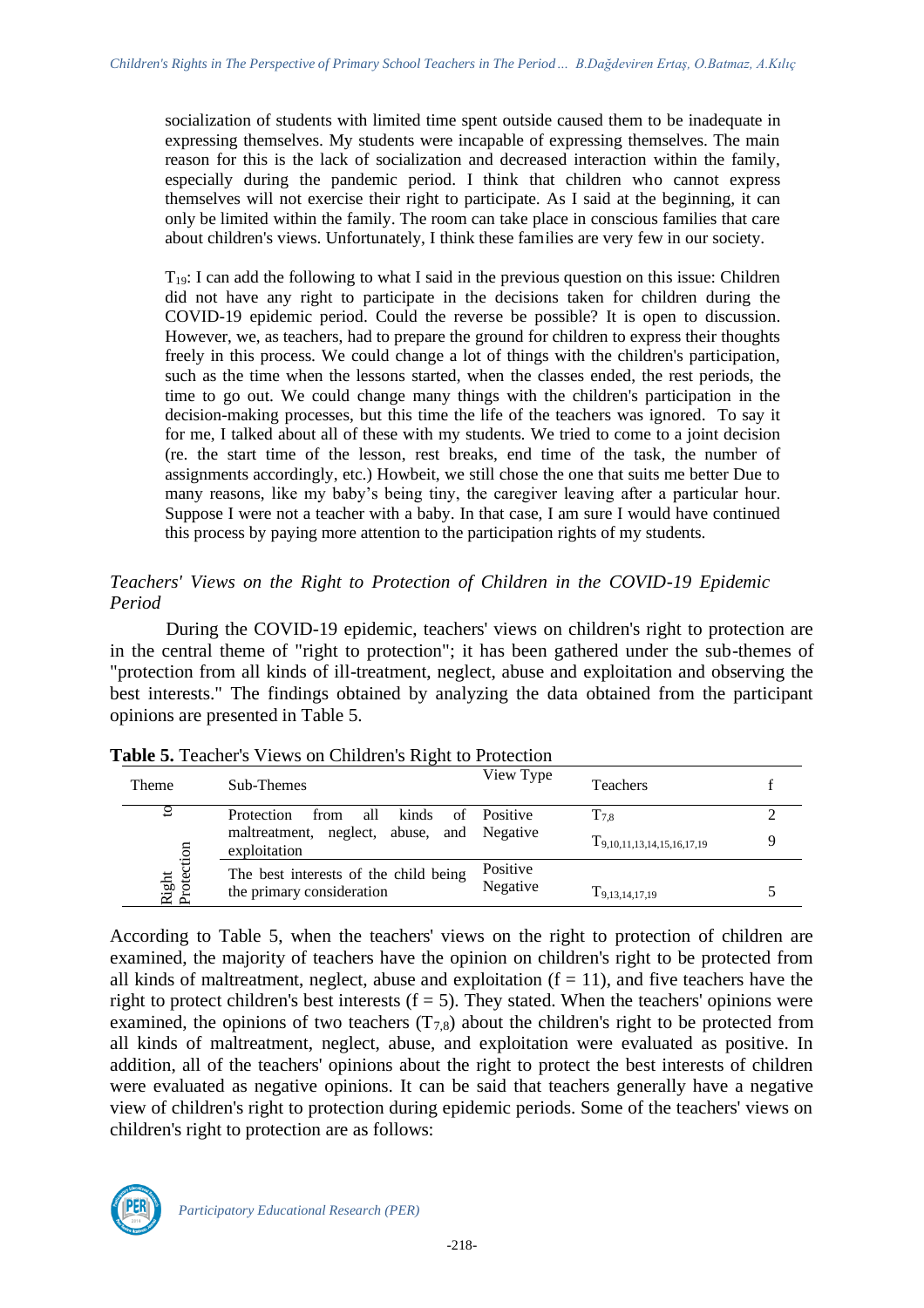T9: An essential detail regarding the observance of protection rights caught my attention. My attention was drawn to the participation of 1st-grade students' parents in the lessons I spent six days a week. Families inflict psychological violence on children even during the learning phase. This happens even when there are teachers and students in the learning environment. Sometimes this can even turn into physical violence. In addition, family members pay the children for their negativities due to the conditions in the epidemic process. Moreover, for this reason, we can easily see unhappy children even while doing the learning work.

T16: Negative conflicts within the family can also affect children. While the family must behave meticulously in this process, unfortunately, children can be neglected. Children are also negatively affected by the damage COVID-19 has caused in the society in general. Unfortunately, children may encounter negative behaviors, as schools are not the primary places for students anymore to spend their days.

 $T_{14}$ : Some families who had to be confined to the house during the epidemic period had a large family structure. Suppose the physical environment of such families, i.e., their living spaces, is insufficient or small. In that case, family members inevitably cause each other's private lives to be neglected and restrict each other's personal lives. In private life interventions such as this, children will likely be subject to privacy negligence. Furthermore, witnessing unwanted home situations of individuals sharing the same environment may create traumas, emotional turmoil, and conditions that they cannot understand and accept in their minds due to their age.

#### **Conclusion, Discussion and Suggestions**

The findings obtained from this research were discussed with the relevant literature findings, and the results were presented.

It was concluded that during the epidemic period, teachers expressed the most opinions about nutrition and a quality living standard included in the children's right to life, and these views were mainly considered negative opinions. In addition, it was observed that teachers had a negative view of children's right to health and housing during the COVID-19 epidemic period. During the epidemic, children consume less fruit and vegetables and reach healthy meals less (Josephson et al., 2021; Patrick et al., 2020; Tar & Atik, 2021), and they face childhood obesity (An, 2020; Pietrabissa et al., 2021; Couper-Kenney & Riddell, 2021), Type-1 diabetes in children has increased due to lifestyle changes (Brener et al., 2020), depending on the education and income level of the family. Moreover, they live in homes with irregular working environments (Thomeer, Yahirun, & Colón-López, 2020), crowded and inadequate home environments increase the risk of COVID-19 and infectious diseases in children (Freedson, 2021; Suleman et al., 2020). Westrupp et al. (2021), in the research of low-income families; It was found that while working from home, they had difficulties in providing care to children due to financial insufficiency. Wanyana, Wong and Hakizimana (2021) due to the COVID-19 pandemic, families cannot benefit from health services adequately due to fear of getting the virus, economic and social reasons, and children with special needs (Rogers et al., 2021; Sardohan-Yıldırım & Bozak, 2021) has been reached. Children who are financially and morally supported (for example, parents who can work from home, who live in a safe place, who are given care for their children, have access to the internet, and have the opportunity to shop online) benefit more from the fundamental right to life (Palkovitz & Fagan, 2021).

It was observed that most teachers expressed their views on the right to access information

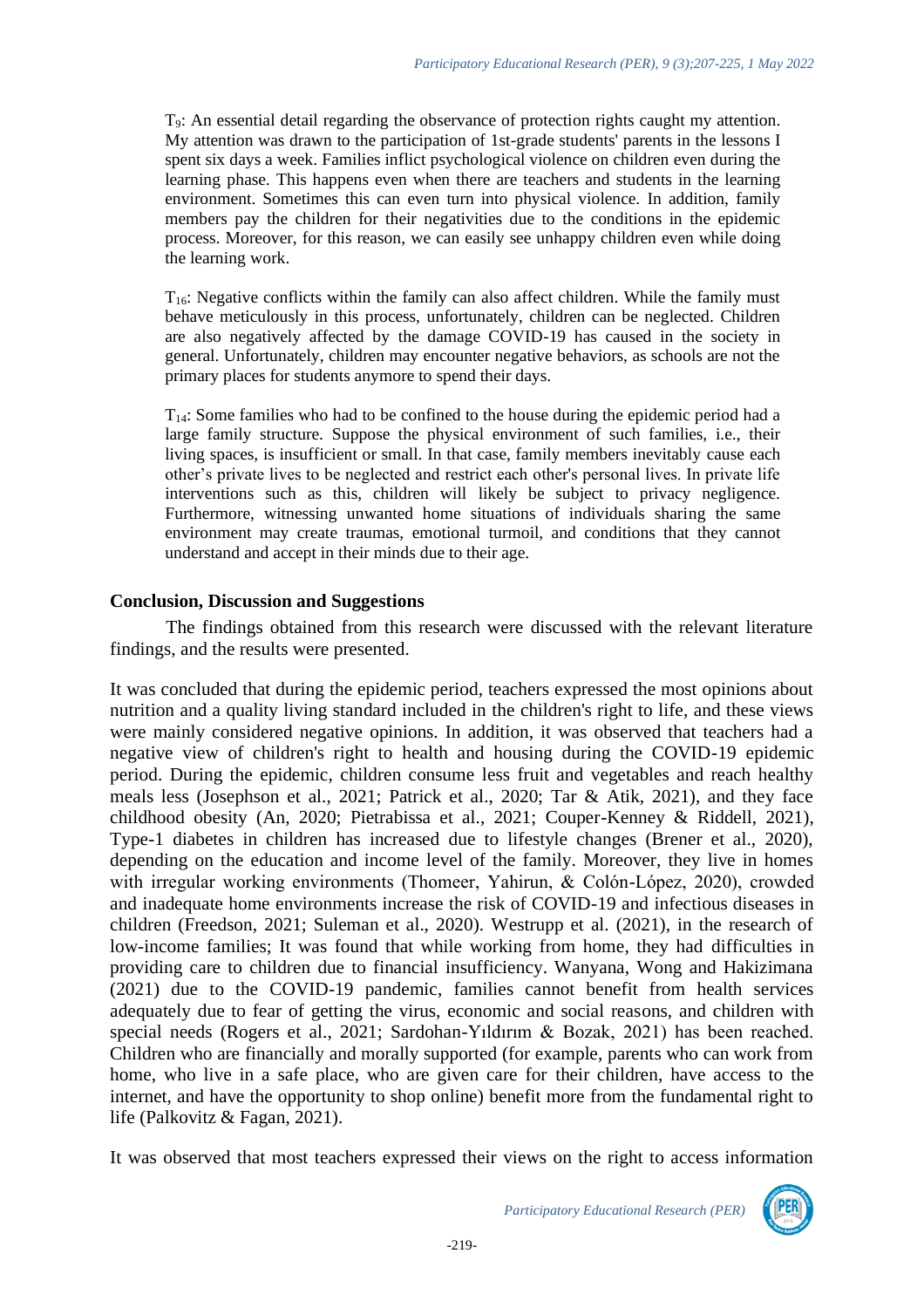and education rights. It was concluded that a small part of the teachers had a positive opinion about the rights of children during the COVID-19 epidemic period, but a significant majority expressed a negative opinion about this process. In addition, it was concluded that teachers have more negative views on cultural activities, freedom of thought, conscience and religion, and right to rest, which are within the scope of children's right to develop. Furthermore, when the literature is examined, it is seen that there is a significant learning loss during the epidemic process (Saavedra, 2020; Armitage & Nellums, 2020), significant inequality in access to the education process (Misirli & Ergulec, 2021; Saran, 2020) and access to remote access equipment is challenging, especially in households with low economic indicators (Armitage & Nellums, 2020; Daniel, 2020; Freedson, 2021; Gelber, Castillo, Alarcón, Treviño, & Escribano, 2021; Couper-Kenney & Riddell, 2021), as well as limited recreation and education support for children with special needs. Alternatively, not at all (Rogers et al., 2021), children's play dates with friends, and doing other favorite routine activities, sports and music courses (Misirli & Ergulec, 2021; Choi et al., 2021; Larsen, Helland, & Holt, 2021; UNICEF, 2020; Wang, Zhang, Zhao, Zhang, & Jiang 2020).

It was found that the majority of the teachers expressed their views on the right of children to express their opinions freely and that their opinions were evaluated more negatively. In addition, although it is seen that children express biased opinions about having a say in matters related to them, most of these views are evaluated as positive. Therefore, it can be said that teachers believe that children use this right. However, when the literature is reviewed, with the depression that increases with the epidemic, the communication between parents and children is negatively affected (Chung, Lanier, & Wong, 2020; Connell & Strambler, 2021; Feinberg et al., 2021; Palkovitz & Fagan, 2021; Patrick et al., 2020 ), with children having difficulty in obtaining information due to the information confusion during the epidemic process (González, Evangelista, & Espinosa, 2021), restricting their views freely (Cuevas-Parra, 2021; Dulieu & Burgess, 2020; Freedson, 2021), it has been concluded that the right of participation of their children has also decreased.

Most of the teachers expressed the most opinions about children's right to be protected from all kinds of maltreatment, neglect, abuse, and exploitation. It was found that the teachers also had a more negative opinion. They also gave a completely negative opinion about the child's best interests. With the epidemic, school closure, especially girls' dropping out of school, getting married at an early age, and being sexually abused (Freedson, 2021; Haddad et al., 2020; Plan International, 2021; UNICEF, 2020) and child labor has increased with the increase of time spent outside of school (World Bank, 2020; Freedson, 2021; Smith & Ndeda, 2021; UNICEF, 2020), where children lose access to safe environments with increasing domestic violence (Freedson, 2021; Prime, Wade & Browne, 2020; Hoyos & Saavedra, 2021), research results have been achieved.

## *Recommendation*

Based on the research findings, it can be said that children's rights were violated during the COVID-19 pandemic. Based on all the findings, it is seen that children's rights are a social problem both in the epidemic and in the normal life process. Researchers and policymakers should view the COVID-19 outbreak as learning to prevent the effects of further crises. Researchers may be advised to conduct detailed research to reduce the devastating effects of future crises with new legal regulations. Furthermore, international plans and interventions are needed to improve individuals' socio-economic conditions and solve the financial problems caused by unemployment in times of crisis. It is recommended to establish crisis

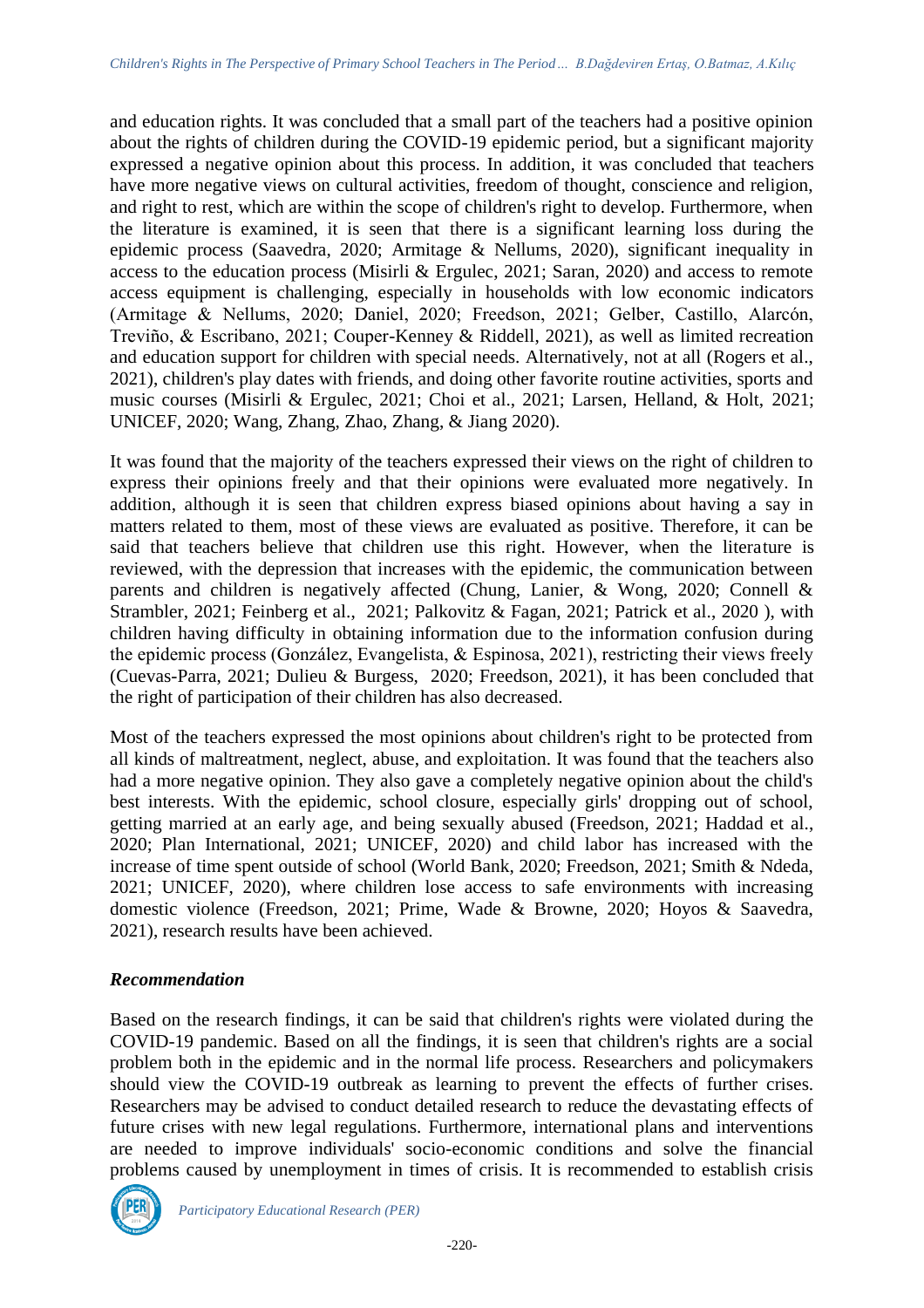funds to relieve individuals financially in times of crisis and provide assistance to families with low socio-economic levels until the crisis and the impact of the crisis pass. Thus, the education deficits of children who cannot access opportunities, especially in times of crisis, can be tried to be closed to some extent.

In addition, there is a need for early intervention programs for families and their children who are both socially and psychologically affected by the epidemic period. It is recommended to cooperate with experts at the ministry level to meet the educational needs of families, such as childcare and home activities that they can do with their children. Children do not show their full potential and cannot develop in environments where everything is ready for them; they remain passive and cannot intervene and change. Therefore, the active role of children in social life depends on knowing and exercising their rights. Online training, books, brochures, etc., to take more concrete steps on children's rights. It is recommended to raise awareness of families with resources such as children's rights and provide training to all individuals living in the society. Children, who are the guarantee of our future, live by knowing their rights and obtaining their rights; It is thought that it will result in them growing up as free, selfexpressive individuals who take responsibility for their present and future lives. Therefore, it can be said that there is a need for studies by researchers to make children and adults adopt children's rights. It is recommended to conduct new research on children's rights related to different age groups.

## **References**

- Akyüz, E. (2016). *Çocuk hukuku: Çocukların hakları ve korunması [Children's law: Children's rights and protection].* Pegem
- Alderson, P. (2008). *Young children's rights: Exploring beliefs*. Jessica Kingsley Publishers.
- Allan, J., & I'Anson, J. (2004). Children's rights in school: power, assemblies and assemblages. *The International Journal of Children's Rights, 12,* 123-138.
- An, R. (2020). Projecting the impact of the coronavirus disease-2019 pandemic on childhood obesity in the United States: A microsimulation model. *Journal of Sport and Health Science, 9*(4), 302–312. https://doi.org/10.1016/j.jshs.2020.05.006
- Armitage, R., & Nellums, L. B. (2020). Considering inequalities in the school closure response to COVID-19. *The Lancet Global Health, 8*(5), e644. [https://doi.org/10.1016/S2214-109X\(20\)30116-9.](https://doi.org/10.1016/S2214-109X(20)30116-9)
- Başaran, İ.E. (1996). *Eğitim yönetimi. [Educational management].* Kadıoğlu.
- Blandford, S. (2003). *Managing discipline in schools*. Routledge.
- Brener, A., Mazor-Aronovitch, K., Rachmiel, M., Levek, N., Barash, G., Pinhas-Hamiel, O., Lebenthal, Y., & Landau, Z. (2020) Lessons learned from the continuous glucose monitoring metrics in pediatric patients with type 1 diabetes under COVID-19 lockdown*. Acta Diabetol 57*, 1511-1517.
- Brown, S. M., Doom, J. R., Lechuga-Peña, S., Watamura, S. E., & Koppels, T. (2020). Stress and parenting during the global COVID-19 pandemic. *Child abuse & neglect, 110*, (2), 104699. [https://doi.org/10.1016/j.chiabu.2020.104699.](https://doi.org/10.1016/j.chiabu.2020.104699)
- Büyüköztürk, Ş., Çakmak, E. K., Akgün, Ö. E., Karadeniz, Ş., & Demirel, F. (2020). *Bilimsel araştırma yöntemleri [Scientific research methods].* Pegem.
- Cemaloğlu, N. (2012). Veri toplama teknikleri: Nicel-nitel. [Data collection techniques: Quantitative-qualitative]. A. Tanrıöğen (Ed). *Bilimsel araştırma yöntemleri. [Scientific research methods].* (pp.133-164). Anı.
- Choi J, Park Y, Kim H-E, Song J, Lee D, Lee E, Kang H, Lee J, Park J, Lee J-W, Ye S, Lee S, Ryu S, Kim Y, Kim Y-R, Kim Y-J,, & Lee Y. (2021). Daily Life Changes and Life

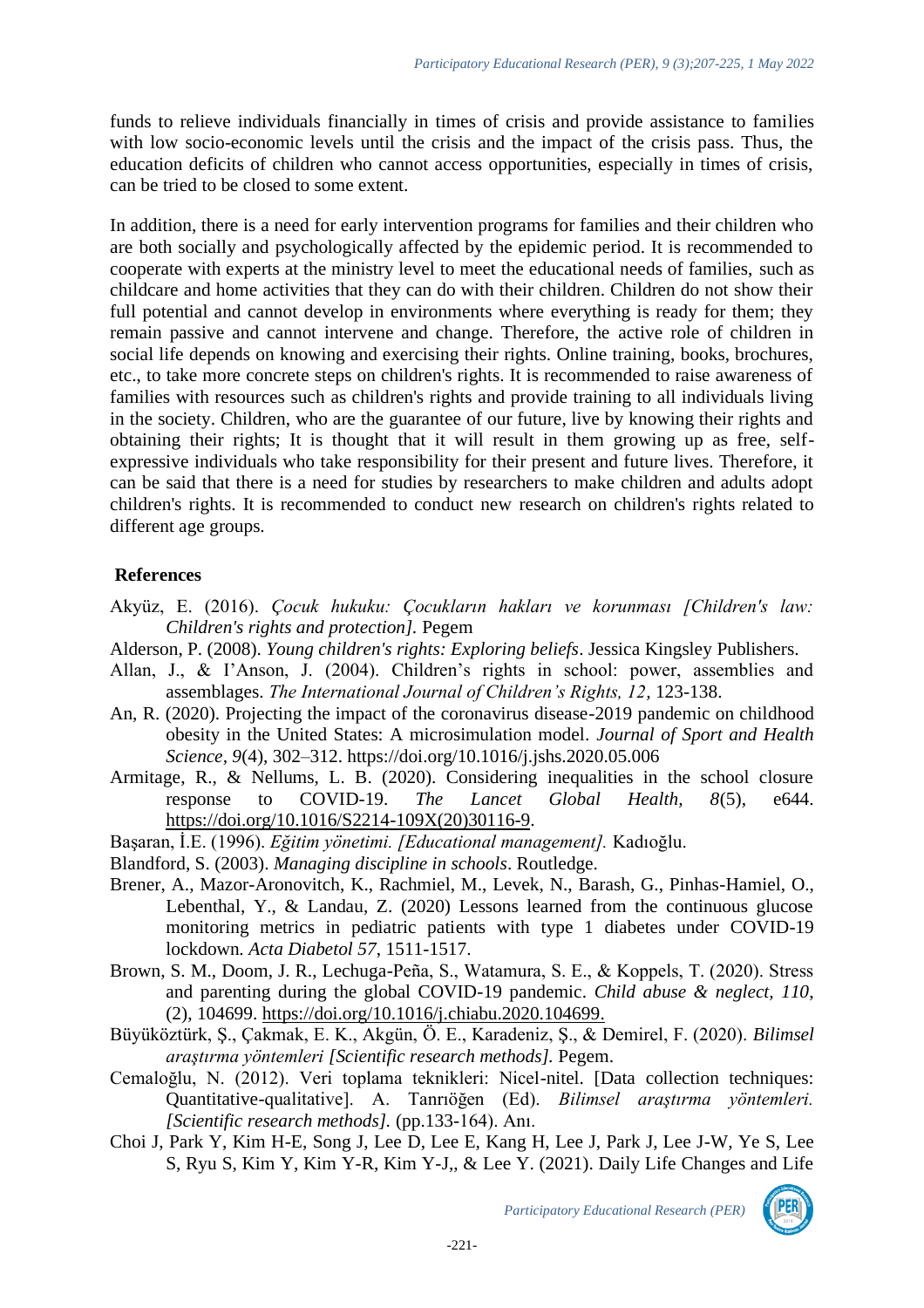Satisfaction among Korean School-Aged Children in the COVID-19 Pandemic. *International Journal of Environmental Research and Public Health, 18*(6):3324. <https://doi.org/10.3390/ijerph18063324>

- Chung, G., Lanier, P., & Wong, P.Y.J. (2020). Mediating effects of parental stress on harsh parenting and parent-child relationship during Coronavirus (COVID-19) pandemic in Singapore. *Journal of family violence,* 1–12. Advance online publication. <https://doi.org/10.1007/s10896-020-00200-1>
- Connell, C. M., & Strambler, M. J. (2021). Experiences with COVID-19 stressors and parents' use of neglectful, harsh, and positive parenting practices in the Northeastern United States. *Child maltreatment,26*(3), 255-266.
- Couper-Kenney, F., & Riddell, S. (2021). The impact of COVID-19 children with additional support needs and disabilities in Scotland. *European Journal of Special Needs Education,* 36(1), 20-34, DOI: 10.1080/08856257.2021.1872844
- Creswell, J. W. (2019). *Educational research; planning, conducting and evaluating quantitative and qualitative research*. Edam.
- Cuevas-Parra, P. (2021). Thirty years after the UNCRC: children and young people's participation continues to struggle in a COVID-19 world, *Journal of Social Welfare and Family Law, 43*(1), 81-98, DOI: 10.1080/09649069.2021.1876309
- Daniel S. J. (2020). Education and the COVID-19 pandemic. *Prospects,* 1–6. Advance online publication.<https://doi.org/10.1007/s11125-020-09464-3>
- Dulieu, N., & Burgess, M. (2020). *The hidden impact of COVID-19 on Child Rights*. Save the Children International.
- Ekiz, D. (2015). *Bilimsel araştırma yöntemleri*. *[Scientific research methods].* Anı.
- Epstein, J. L. (2011). *School, family, and community partnerships: Preparing educators and improving schools*. Westview.
- Ersoy, A. (2018*). Fenomenoloji [Phenomenology].* Anı.
- Ersoy, F. (2019). Fenomenoloji [Phenomenology]. A. Saban & A. Ersoy (Eds). *Eğitimde nitel araştırma desenleri [Qualitative research designs in education].* (pp. 81-134). Anı
- Feinberg, M. E., A Mogle, J., Lee, J. K., Tornello, S. L., Hostetler, M. L., Cifelli, J. A., ... & Hotez, E. (2021). *Impact of the COVID*‐*19 Pandemic on Parent, Child, and Family Functioning.* Family Process.
- Franklin, B. (1993). *Çocuk hakları [Children's rights].* Ayrıntı.
- Freedson, J. (2021). *Children's Right to be Heard: We're talking; are you listening? Joining Forces for All Children*. Policy Briefs. [https://resourcecentre.savethechildren.net/](https://resourcecentre.savethechildren.net/library/childrens-right-be-heard-were-talking-are-you-listening)  [library/childrens-right-be-heard-were-talking-are-you-listening.](https://resourcecentre.savethechildren.net/library/childrens-right-be-heard-were-talking-are-you-listening) Accessed on 20.04.2021.
- Fountain, S. (1993). *It's only right- a pratical guide to learning about the convention on the rights of the child.* UNICEF.
- Gelber, D., Castillo, C., Alarcón, L., Treviño, E., & Escribano, R. (2021). COVID-19 and the right to education in Chile: An opportunity to revisit our social contract. *International review of education,* 1–23. Advance online publication. [https://doi.org/10.1007/s11159-021-09881-2](https://doi.org/10.1007/s11159-021-09881-2%20.Accessed%20on%2019.04.2021) **.**Accessed on 19.04.2021.
- Glesne, C. (2020). *Nitel araştırmaya giriş. [Becoming Qualitative Researchers: An Introduction.].* Anı.
- González, J. L., Evangelista, A., & Espinosa, C. (2021). Effects of the Pandemic on the Educational Trajectory of Children and Adolescents: Lessons from Chiapas, Mexico. *Religación, 6*, 53-68.

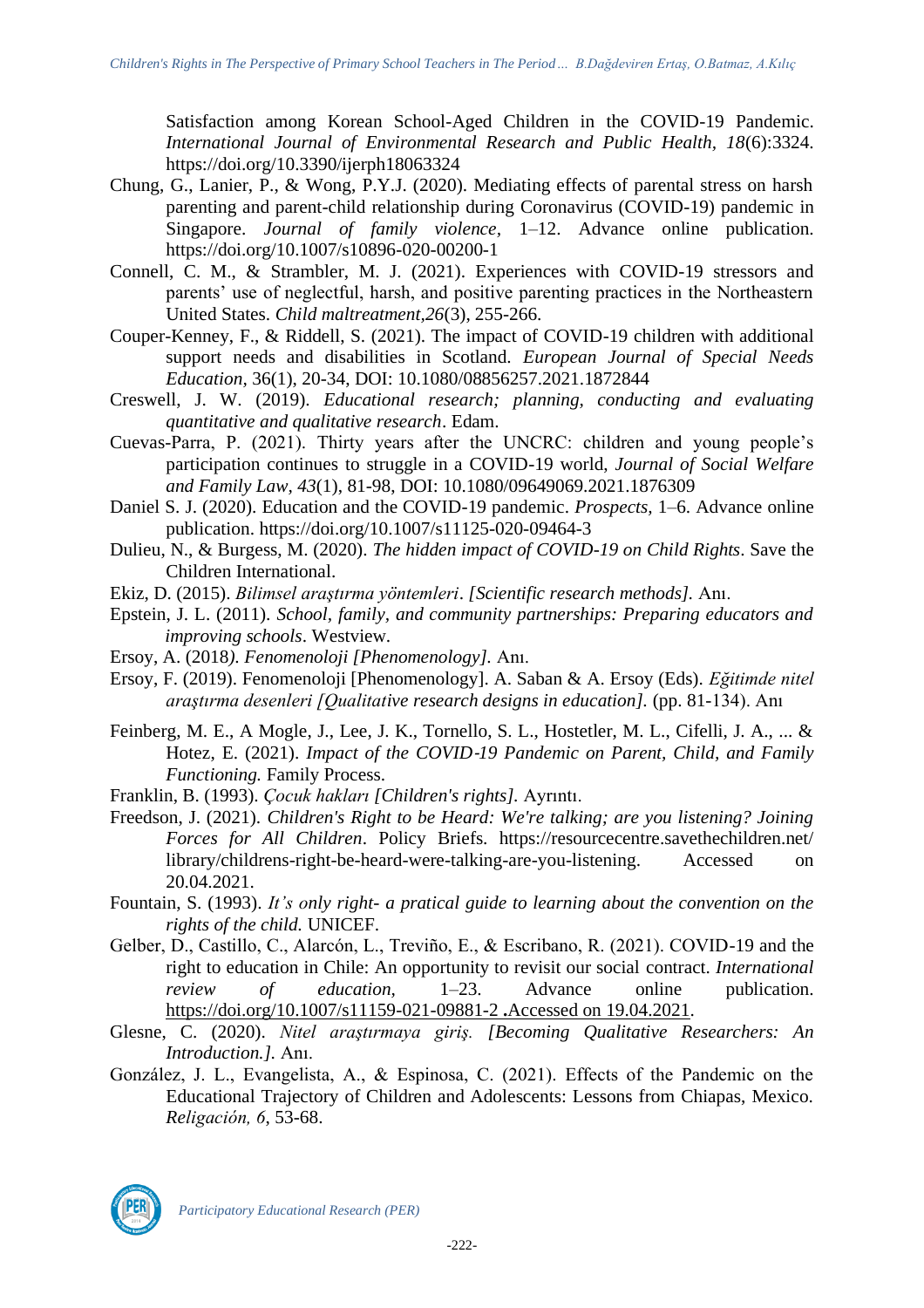- Güçlü, S. (2016). Çocukluk ve çocukluğun sosyolojisi bağlamında çocuk hakları. [Children's rights in the context of childhood and its sociology] *Sosyoloji Dergisi, [Journal of Sociology],* (1), 1-22.
- Haddad, C., Malhab, S. B., Sacre, H., Malaeb, D., Azzi, J., Khachman, D., ... & Salameh, P. (2020). Factors related to Pregnancy Outcome Among Lebanese Women During COVID-19 Confinement.
- Hamberg, T. (2012). Avrupa'da insan hakları *[Human rights in Europe].* İletişim.
- Hoyos D. R., & Saavedra, J. (2021). *It is time to return to learning.*  [https://blogs.worldbank.org/education/it-time-return-learning.](https://blogs.worldbank.org/education/it-time-return-learning) Accessed on 19.04.2021.
- İnan, A. N. (1995). Çocuk hakları sözleşmesi [Children's rights convention]. *A.Ü. Hukuk Fakültesi Dergisi, 1*(4), 768- 769.
- Jackson, C., Mangtani, P., Fine, P., & Vynnycky, E. (2014). The effects of school holidays on transmission of varicella zoster virus, England and Wales, 1967–2008. *PloS one, 9*(6), e99762.
- Josephson, A., Kilic, T., & Michler, J. D. (2021). Socioeconomic impacts of COVID-19 in low-income countries. *Nature Human Behaviour, 5*(5), 557-565.
- Karaman-Kepenekci, Y. (2010). An analysis on children's rights in stories recommended for children in Turkey*, Journal of Peace Education, 7*(1), 65-83, DOI:10.1080/17400200903370985
- Keskin, Y. & Öğretici, B. (2013). Sosyal bilgiler dersinde "duyarlılık" değerinin etkinlikler yoluyla kazandırılması: Nitel bir araştırma. [Gaining the value of "sensitivity" through activities in social studies course: A qualitative research] *Değerler Eğitimi Dergisi [ Journal of Values Education], 11*(25), 143-181.
- Larsen, L., Helland, M.S. & Holt, T. (2021). The impact of school closure and social isolation on children in vulnerable families during COVID-19: a focus on children's reactions. *European Child & Adolescent Psychiatry.* [https://doi.org/10.1007/s00787-021-01758](https://doi.org/10.1007/s00787-021-01758-x) [x](https://doi.org/10.1007/s00787-021-01758-x)
- Lightfoot, S. L. (1978). *Worlds apart: Relationships between families and schools.* Basic Books.
- Merriam, S. B. (2013*). A guide for qualitative research, design, and practice*. Nobel.
- Miles, M. B., & Huberman, A. M. (1994). *Qualitative data analysis: An expanded sourcebook*. Sage.
- Misirli, O., & Ergulec, F. (2021). Emergency remote teaching during the COVID-19 pandemic: Parents experiences and perspectives. *Education and Information Technologies*. https://doi.org/10.1007/s10639-021-10520-4
- Nelken, D. (1998). Afterword: choosing rights for children's. G. Douglas & L. Sebba (Eds). *Children's rights and traditional values.* Nijhoff Publishers.
- Osler, A., & Starkey, H. (1998). Children's rights and citizenship: Some implications for the management of schools*. International Journal of Children's Rights, 6*(3), 313-333.
- Palkovitz, R., & Fagan, J. (2021). Faces of risk and resilience: fathers and their families. *Adversity and Resilience Science.* https://doi.org/10.1007/s42844-021-00034-w
- Patrick, S. W., Henkhaus, L. E., Zickafoose, J. S., Lovell, K., Halvorson, A., Loch, S., Letterie, M., & Davis, M. M. (2020). Well-being of parents and children during the COVID-19 pandemic: A national survey, *Pediatrics,146*(4), e2020016824 [https://doi.org/10.1542/peds.2020-016824.](https://doi.org/10.1542/peds.2020-016824)
- Patton, M. Q. (2014). *Qualitative research and evaluation methods*. Pegem: Ankara.
- Pietrabissa, G., Volpi, C., Bottacchi, M., Bertuzzi, V., Usubini, A. G., Löffler-Stastka, H., Prevendar, T., Rapelli, G., Cattivelli, R., Castelnuovo, G., Molinari, E., & Sartorio, A. (2021). The Impact of Social Isolation during the COVID-19 Pandemic on Physical

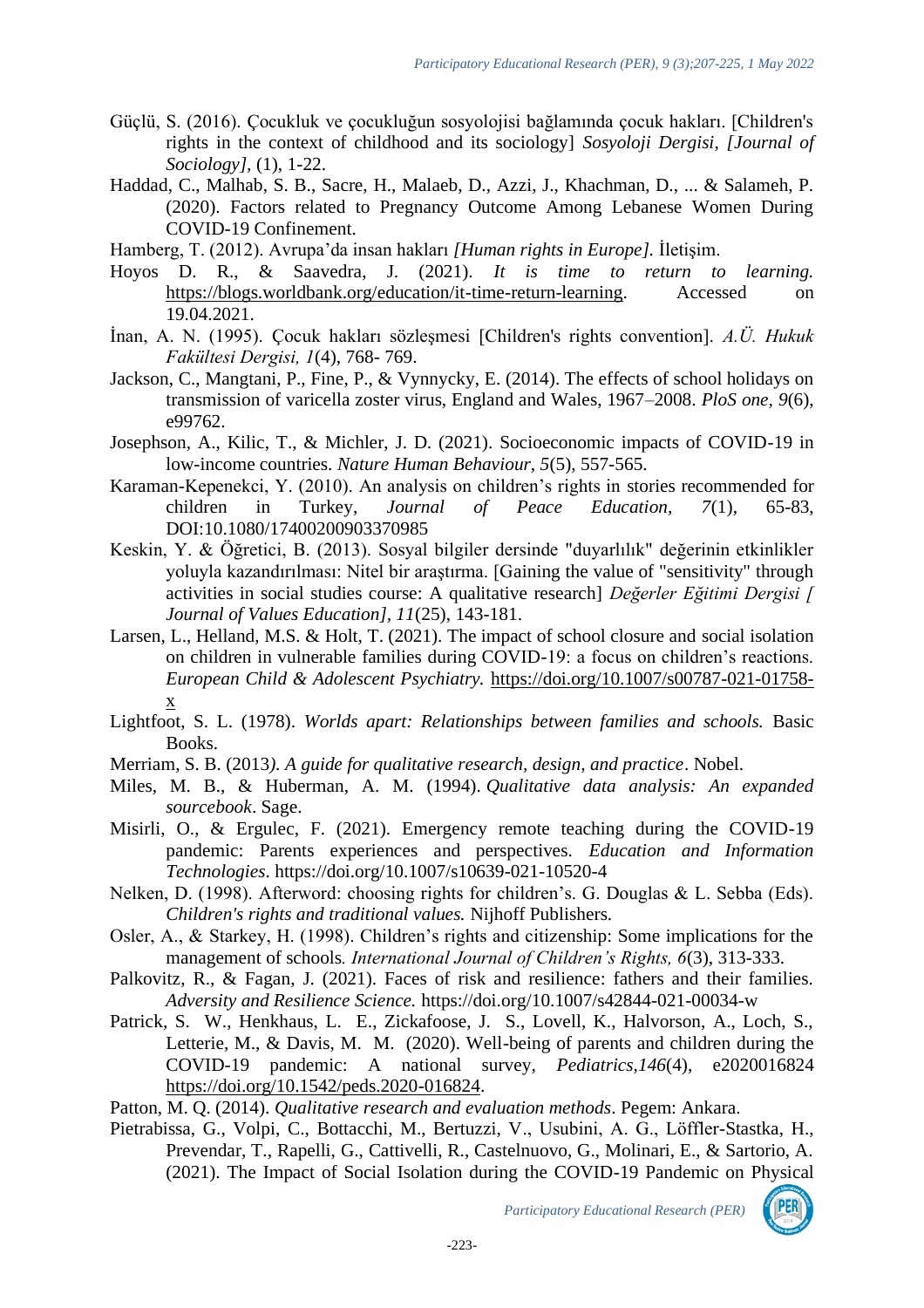and Mental Health: The Lived Experience of Adolescents with Obesity and Their Caregivers*. Public Health, 18*, 3026. https://doi.org/10.3390/ijerph18063026

- Plan International, (2021). Living under lockdown girls and Covid-19. [https://plan](https://plan-international.org/publications/living-under-lockdown)[international.org/publications/living-under-lockdown.](https://plan-international.org/publications/living-under-lockdown) Accessed on 19.04.2021.
- Prime, H., Wade, M., & Browne, D. T. (2020).Risk and resilience in family well-being during the COVID-19 pandemic. *American Psychologist, 75*(5), 631–643. [https://doi.org/10.1037/amp0000660.](https://doi.org/10.1037/amp0000660)
- Rashid, H., Ridda, I., King, C., Begun, M., Tekin, H., Wood, J. G., & Booy, R. (2015). Evidence compendium and advice on social distancing and other related measures for response to an influenza pandemic. *Paediatric respiratory reviews, 16*(2), 119-126.
- Riddell, S., & Tisdall, E. K. M (2021) Transforming children's rights? Dilemmas, challenges and implementation, *Journal of Social Welfare and Family Law, 43*(1), 1-7, DOI: 10.1080/09649069.2021.1876304
- Rogers, G., Perez-Olivas, G., Kroese, S. B., Patel, V., Murphy, G., Rose, J., Cooper, V., Langdon, E.P., Hiles, S., Clifford, C., & Willner, P. (2021). The experiences of mothers of children and young people with intellectual disabilities during the first COVID-19 lockdown period. *Journal of Applied Research Intellectual Disabilities, 00*(1), 1–10.<https://doi.org/10.1111/jar.12884>
- Saavedra, J. (2020). Educational challenges and opportunities of the Coronavirus (COVID-19) pandemic. [https://blogs.worldbank.org/education/educational-challenges-and](https://blogs.worldbank.org/education/educational-challenges-and-opportunities-covid-19-pandemic)[opportunities-covid-19-pandemic](https://blogs.worldbank.org/education/educational-challenges-and-opportunities-covid-19-pandemic) Accessed on 14.04.2021.
- Saran, S. (2020). Technology: Digital Epiphany? COVID-19 and Our Tech Futures. In Insight Report Challenges and Opportunities in the Post-COVID-19 World (pp. 24–27). *Geneva: World Economic Forum*. [www.weforum.org.](http://www.weforum.org/)
- Sardohan-Yıldırım, A., & Bozak, B. (2021). COVID-19 sürecinde çoklu yetersizliği olan çocukların ailelerine sunulan destekler: Bir durum çalışması. [Support for families of children with multiple disabilities in the COVID-19 process: a case research)] *Yaşadıkça Eğitim, 35*(1), 154-172. https://doi.org/10.33308/26674874.2021351247
- Schwartzman, R. (2020). Performing pandemic pedagogy. *Communication Education, 69*(4), 502-517.
- Sezoran, R. (2005). *Çocuk hukuku [Children's law].* Vedat.
- Shen, K., Yang, Y., Wang, T., Zhao, D., Jiang, Y., Jin, R., ... & Gao, L. (2020). Diagnosis, treatment, and prevention of 2019 novel coronavirus infection in children: experts' consensus statement. *World journal of pediatrics, 16*(3), 223-231.
- Shosha, G. (2012). Employment of Colaizzi's strategy in descriptive phenomenology: a reflection of a researcher*. European Scientific Journal, 8*(27), 31–43.
- Sığrı, Ü. (2021). *Nitel araştırma yöntemleri. [Qualitative research methods].* Beta.
- Smith, C., & Ndeda, N. (2021). *Lebanon education in crisis: Raising the alarm*. Save the Children International.
- Suleman, S., Ratnani, Y., Stockley, K., Jetty, R., Smart, K., Bennett, S., ... & Loock, C. (2020). Supporting children and youth during the COVID-19 pandemic and beyond: A rights-centred approach. *Paediatrics & child health, 25*(6), 333-336.
- Tanrıbilir, F. B. (2011). *Çocuk haklarının uluslararası korunması ve koruma mekanizmaları [International protection of children's rights and mechanisms of protection].* Ankara: Yetkin.
- Tar, E., & Atik, D. (2020). Pandemi döneminde çocuklarda obezite riski [Obesity risk in children during pandemic period]. Nursing Forum Journal in Diabetes, *Obesity and Hypertension, 12*(2), 37-41.